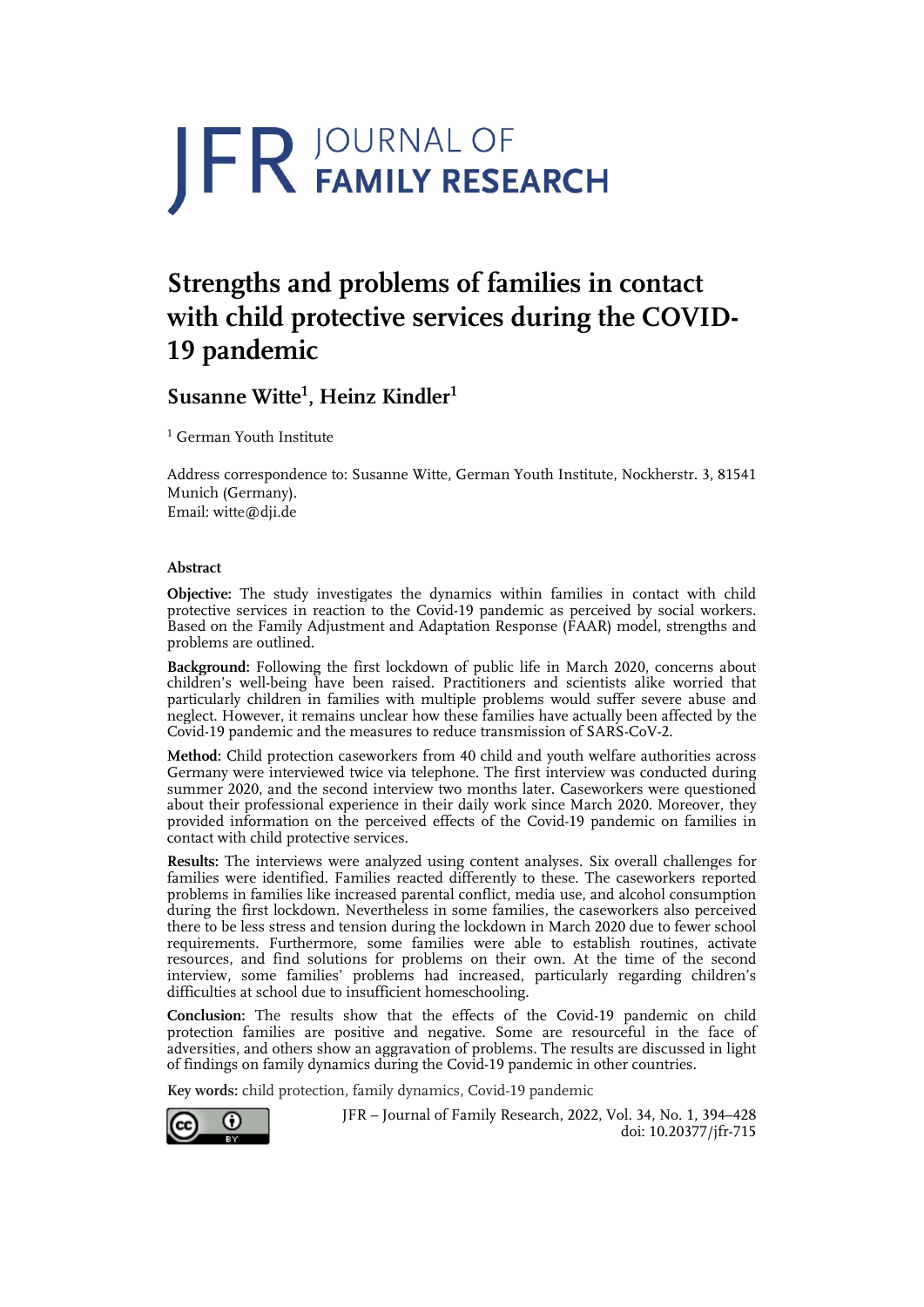#### **1. Introduction**

Children have the right to grow up with their families and it is the parents' right as well as their obligation to raise their children and care for their well-being. However, children also have the right to an upbringing without violence and neglect. Balancing these rights is challenging, and thus all European countries have established systems to ensure that concerns for child maltreatment are investigated, and children are protected from abuse and neglect in their families (Gilbert 2012; Gilbert, Parton & Skivenes 2011; Merkel-Holguin, Fluke & Krugman 2019). Although the need for placing children outside families in certain circumstances is widely accepted, this measure is considered only the ultima ratio. First of all, a range of support services help parents at risk of maltreating their children to develop capabilities and activate resources, in order to enable them to bring up their children safely in their families (Witte, Miehlbradt, van Santen & Kindler 2019).

In Germany, local child and youth welfare authorities (Jugendämter) are the key institutions for assessing child endangerment and providing help and support for families at risk of maltreating children. In 2019, they investigated 173,029 cases of suspected child abuse and neglect (Statistisches Bundesamt 2020) and provided support and help to an even larger number of families as support measures might continue over a prolonged period of time. If necessary, the child and youth welfare authorities apply to the family court to restrict parental rights. Families in contact with child protective services face many challenges and rely on support measures from different providers (e.g., child and youth welfare services, schools, health care providers) to uphold family functioning.

As contact restrictions were introduced, most sorts of support measures for families in contact with child protective services were reduced (Jentsch & Schnock 2020) while demands on families rose. Although there were concerns about maladaptive processes within all families, this applied in particular to families with prior risk factors in Germany (Fegert, Clemens, Berthold et al. 2020), but also in other countries (Katz & Cohen 2020). German survey data indicates that family stress has increased and family well-being decreased (Andresen et al. 2020a, 2020b; Huebener, Waights, Spiess et al. 2021), which has led to concerns about an increase of violence in families. However, these findings are based on population-wide samples, which likely include only very few families in contact with child protective services, because less than one percent of all children are reported to child and youth welfare authorities in a given year (Witte et al. 2019). The number might even be lower than by chance as families in contact with child protective services are less likely to participate in research due to their lower socioeconomic background, lack of German language abilities, and lower expectations of benefits from research participation. Thus, it remains unknown whether families in contact with child protective services have responded to the Covid-19 pandemic in a maladaptive way or if there are specific family processes within these families, which help them to respond in an adaptive way and even foster a positive change of family processes.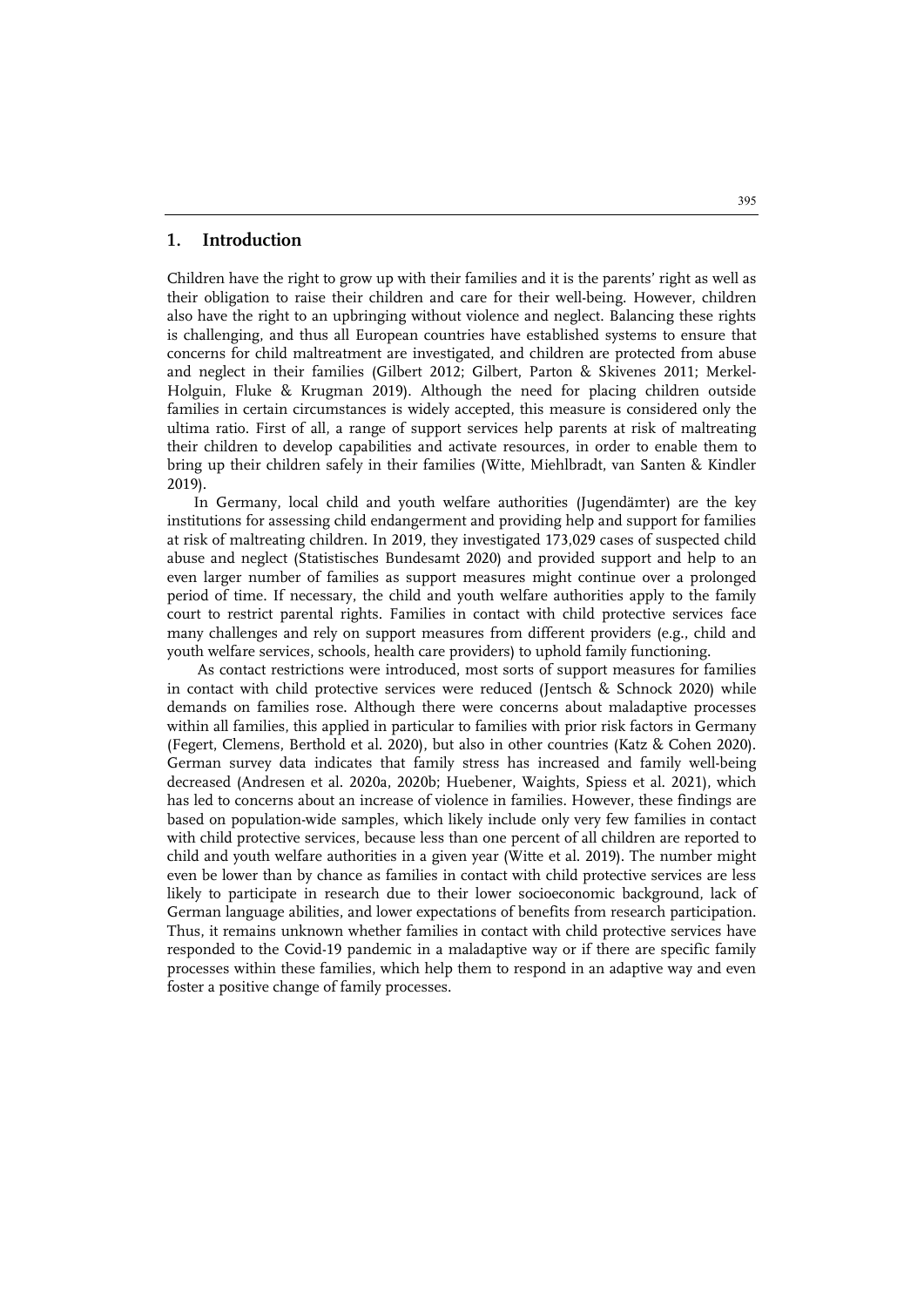#### *1.1 Scope of the article*

This article investigates the processes within families in contact with child protective services in Germany. As this is an extremely hard to reach group, perceptions by child protection unit leaders at child and youth welfare authorities, are used as source of information. The focus lies on the demands posed on family life in the course of the Covid-19 pandemic and the broad range of responses of families towards these. The analysis is guided by the Family Adjustment and Adaptation Response (FAAR) model (McCubbin & Patterson 1983; Patterson 2002), which highlights family processes in relation to demands, capabilities, and beliefs. Within this model, we also integrate the concept of family resilience (Patterson 2002; Walsh 1996).

The problems and strengths in families are derived from the narratives of senior social workers in child protection units, supervising a range of colleagues, so that the level of analysis lies on the content of the narration about the families' situations by social workers. By nature, the study is exploratory, examining a broad range of processes in different families.

Before the empirical findings are presented, the article briefly outlines the FAAR model in relation to families in contact with child protective services and the Covid-19 pandemic. We will thereby focus on the aspects of demands, capabilities, believes as well as adjustment and adaptation processes. For a more extensive description we refer to McCubbin and Patterson (1983) as well as Patterson (2002).

#### *1.2 Covid-19 pandemic as a Family Demand*

Based on the Double ABCX Model, a stressor or demand is the starting point of the FAAR model (McCubbin & Patterson 1983). Demands are either considered the daily challenges which families face or concrete events, which are often classified into normative and nonnormative stressors (Patterson 2002). Within this model the appraisal of the situation, i.e., the awareness and the shared belief that an event can be considered a demand for the family, is influencing the family's response to the event. Some scholars assume that a demand can only be considered as such when the family assumes it as such, whereas others, particularly empirical researchers, argue that demands should be classified based on the shared consensus of the society (Reiss & Oliveri 1983). When a family is confronted with a stressor, there arise demands on different levels: 1) the stressor itself, 2) the hardships or consequences of this stressors, and 3) prior strains within the family system (McCubbin & Patterson 1983).

The Covid-19 pandemic as the spread of an infectious, air-borne disease can be considered an acute stressor to the life of families. The sudden, largely unexpected and unprecedented event with a possible threat to one's physical well-being constitutes a nonnormative crisis in itself. Moreover, with the measures to reduce the spread of SARS-CoV-2, additional stressors and hardships have been imposed on families. Profound effects have been noticeable all aspects of family life, including loss of lives and livelihoods, loss of feelings of safety and shattered assumptions about a stable health system (Walsh 2020).

396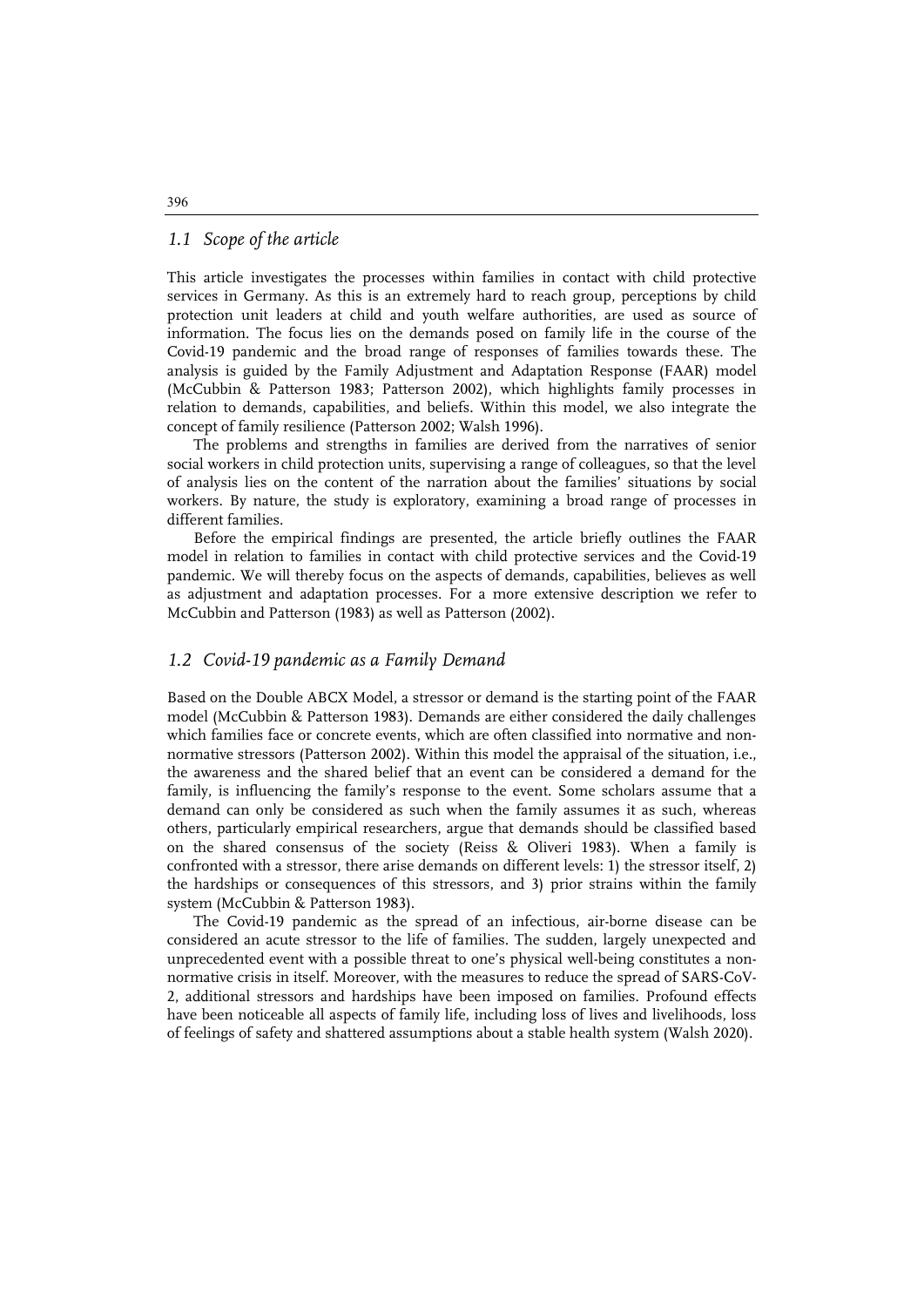In comparison to other societal and environmental crises, like hurricanes and terrorist attacks, the Covid-19 pandemic is long lasting and not confined to one specific region (Walsh 2020). Additionally, the duration of the pandemic as well as the effectiveness of different measures to reduce the spread of SARS-CoV-2 are uncertain and heatedly debated. News of the spread of the virus throughout the world was communicated rapidly due to modern technology, extensive news coverage, and social media. Although it has to be acknowledged that families differ in what they perceive as a crisis, it is a plausible assumption that the Covid-19 pandemic poses demands and hardships on families, according to the FAAR model (McCubbin & Patterson 1983).

Families in contact with child protective services can be considered to have had many strains in their life prior to the Covid-19 pandemic. These include a higher likelihood of family disruption and abuse experience of parents during their own childhood (Stith et al. 2009). In addition, they are more likely to have a lower socioeconomic status and more often belong to an ethnic minority group, which has been noted to be a continued stressor (Walsh 1996). As these families rely on more support services from school (e.g., remedial classes), health care (e.g., child psychotherapy), and child and youth welfare authorities (e.g., home visits from social workers), it is likely that they have experienced more disruptions of family routines since March 2020. Some of the services (temporarily) ceased their operation or were provided in different settings due to measures to reduce the spread of SARS-CoV-2 (Jentsch & Schnock 2020).

#### *1.3 The Covid-19 Pandemic, Family Capabilities, Adjustment, and Adaptation*

The effects on families depend on relation between demands and family capabilities. (McCubbin & Patterson 1983; Patterson 2002). Family capabilities comprise all resources and coping behaviors available to a particular family. Like demands, family capabilities can stem from different factors: 1) individual family members, 2) the family unit, and 3) various community contexts (Patterson 2002).

The FAAR model is a process model of family response to stressors consisting of two phases. The first phase is the adjustment phase. In this phase, family demands exceed family capabilities, leading to family stress and ideally to the activation of resources. Families face many stressors which they deal with by relying on the already established routines and resources within the family, thus there is a first order change (McCubbin & Patterson 1983). However, when family capabilities are not sufficient to meet the family demands, the family moves to a state of crisis, which challenges the familial patterns of organizations. This state is characterized by disorganization, but also by the possibility for adaptation, including a second order change (McCubbin & Patterson 1983).

The crisis is the starting point for the adaptation phase – the second phase of the FAAR model – in which the family adapts to the new situation by restructuring, followed by consolidation (McCubbin & Patterson 1983). In resilient families, following this phase, demands and capabilities balance each other again (Patterson 2002). When the family is not able to adjust and adapt to the demands, or has to undergo the adjustment and adaptation phase repeatedly, this can result in exhaustion, including maladaptive family processes (McCubbin & Patterson 1983; Patterson 2002). However, it should be noted that also following a successful adaptation process, maladaptation can still occur in families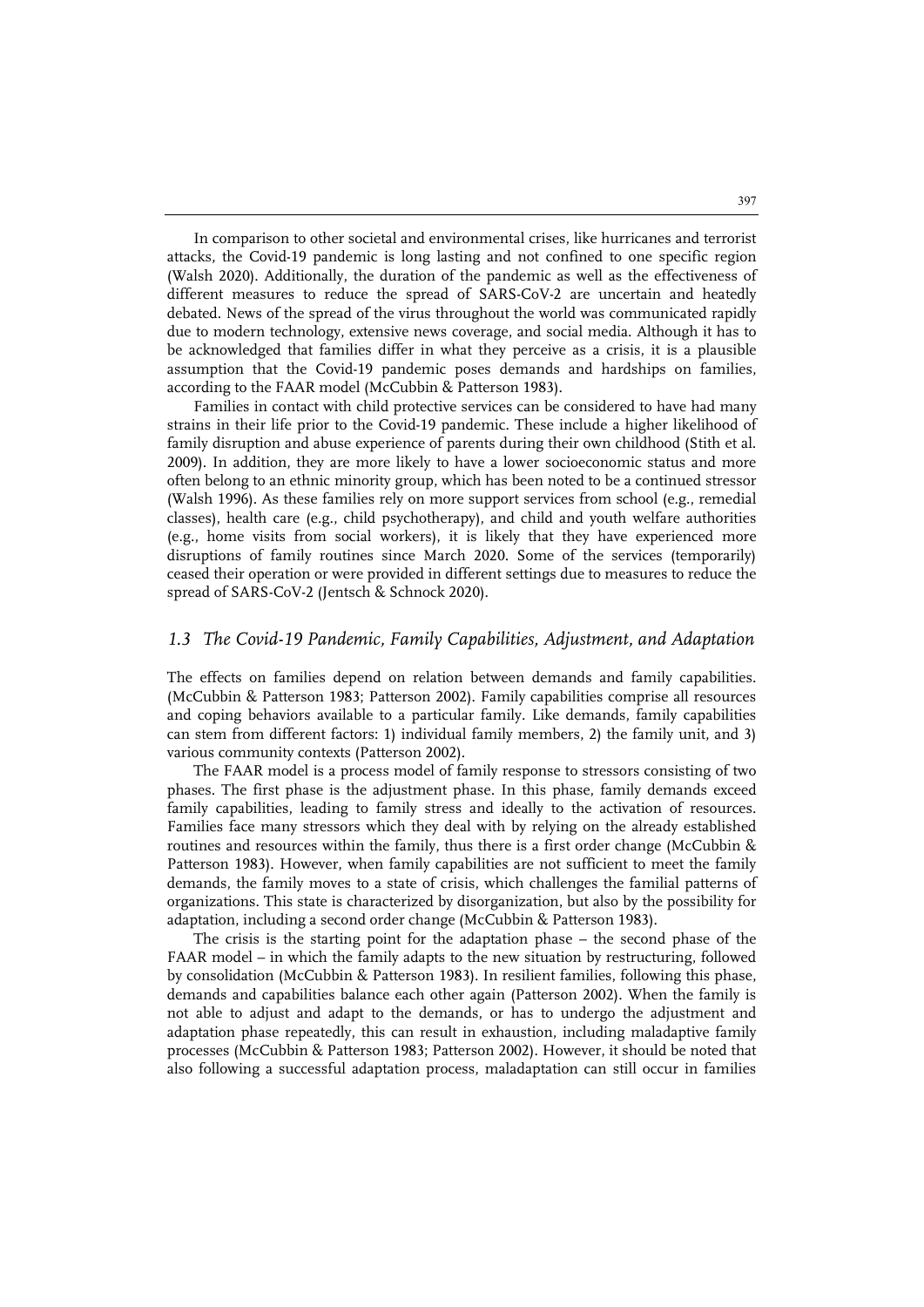which—according to the model—manifests itself through either poor family-to-memberfit or poor family-to-community-fit (McCubbin & Patterson 1983).

Concerning the capabilities families can draw on to respond to the Covid-19 pandemic, some scholars have highlighted that non-normative demands are challenging family capabilities the most, as there is no community framework or blueprint for an adequate reaction to these demands (Reiss & Oliveri 1983). By contrast, others have noted that non-normative demands have the greatest potential for fostering the development of new family processes (Hetherington 1984).

With regard to families in contact with child protective services, they are considered to have many ongoing family strains on the demand side, but very few capabilities of their own, so that they rely on community capabilities, i.e., social services, to uphold family functioning and children's well-being. They are considered less resilient to types of stressors and more easily prone to family disorganization in response to adversities. These families also face social stigmatization, being outside the norm of what is expected from families in terms of functioning (poor family-to-community-fit).

Families in contact with child protective services are often viewed from a deficitoriented perspective. This comes with the notion that resilience is an inborn quality or is acquired through a person's own initiative, not a process in which different challenges require different responses (Walsh 1996). This similarly applies to the discussion about families in contact with child protective services during the Covid-19 pandemic. Often, it is assumed that if otherwise highly functioning families report family stress, then disadvantaged families may be affected even worse. However, Walsh (1996) argues that 'processes that are highly effective in dealing with one set of challenges might differ for another.'

#### *1.4 The Role of Child Protective Services in Family Processes*

The FAAR model only briefly touches on the aspects of community resources and demands in family processes. In particular, there is a lack of integration of the role of social services in family processes. Therefore, we briefly outline the role of child protective services in family process by focusing on the German child protective services. On the one hand, social workers have to assess whether children's well-being is endangered, so that they assess whether there is maladaptation within the family leading to significant harm for the child. If parents are unwilling or unable to avoid further child endangerment, they call upon the family court to restrict parental authority. On the other hand, mandated by law, social workers, have the obligation to establish a cooperative relationship with families, particularly parents, to prevent further child endangerment and strengthen family capabilities through the acceptance of specific support measures. The support measures aim to foster adaptation processes within families leading to lasting family capabilities (German: 'Hilfe zur Selbsthilfe').

The role of child protective services involves many ambiguities and comprises the demanding task to balance different objectives—ensuring children's safety, as well as working cooperatively with parents. Information is not always easily available as parents might disguise facts due to fear of losing the custody of their children (Arbeiter & Toros 2017a, 2017b) and possible previous negative experiences with social services (Hughes,

398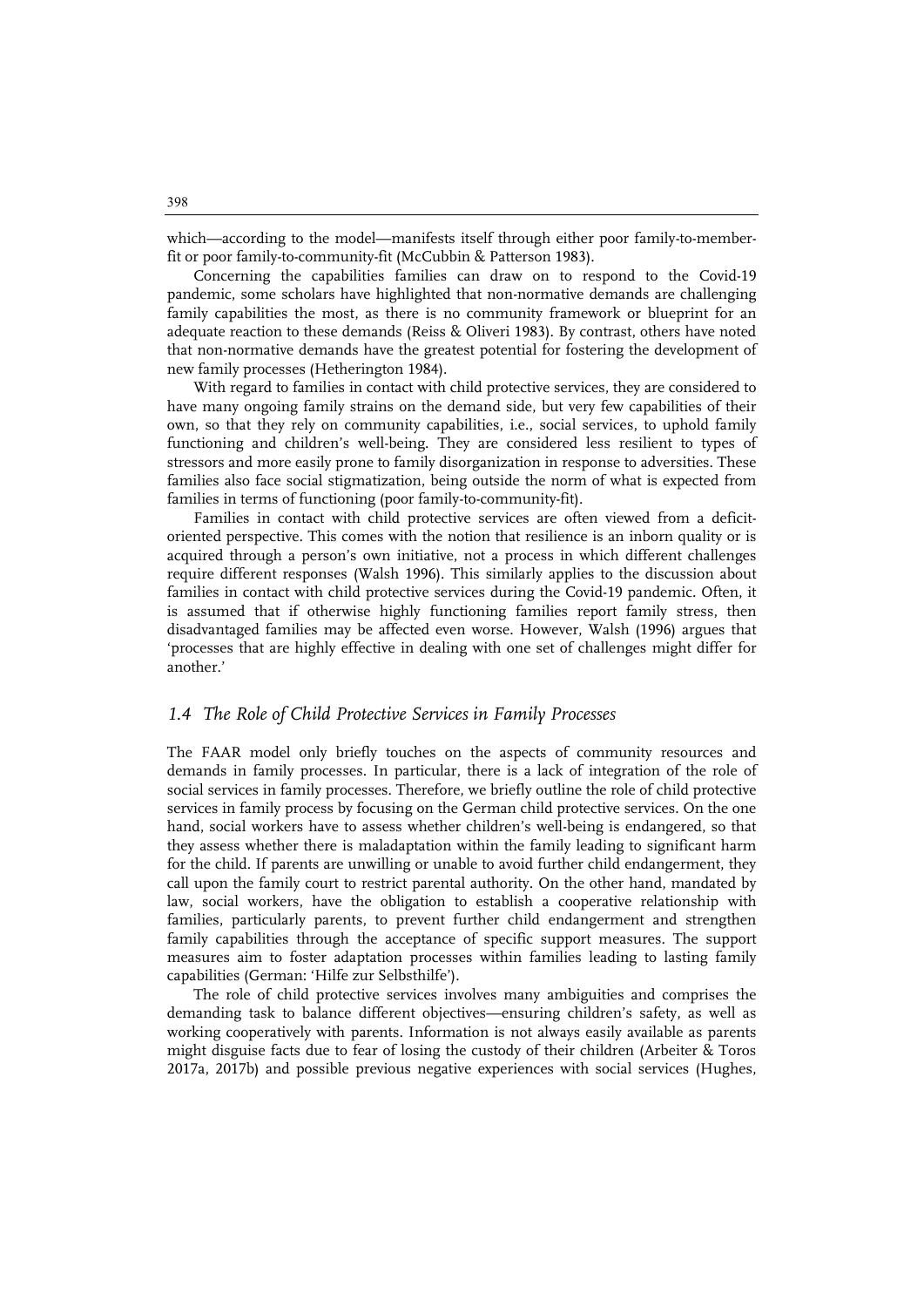Chau & Poff 2011). Additionally, social workers in child protection units have received severe public criticism following cases with adverse outcomes, such as the death of a child (Biesel, Masson, Parton et al. 2020). At the same time, there is also criticism when social workers are alleged to have intervened prematurely, without a proper assessment of family life. The heated debate about social workers' performance is accompanied by a relatively low status of social work in society and a lack of acknowledgment of its importance. Thus, also with the beginning of the lockdown it was not clear whether social workers at child protection units are considered 'system-relevant.' This has led even more to a sense of marginalization among social work professionals (Meyer, Franz, Alsago et al. 2021).

#### **2. Method**

#### *2.1 Study design*

Focused, semi-structured interviews were conducted with child protection unit leaders from child and welfare authorities (middle-management level). They were heading units that investigate reports of suspected child maltreatment and establish support to safeguard children within these families. Child and youth welfare authorities were contacted first during June 2020 and asked to participate in the research project. The research project, called KiZCo (Kinderschutz in Zeiten von Corona, English: Child Protection during Times of Corona), was carried out in cooperation between the German Youth Institute, the International Centre for Socio-Legal Studies (SOCLES), and the National Centre for Early Prevention (NZFH). The aspired sample size of 40 was acquired through purposeful sampling in terms of distribution over states in Germany. For each of the 16 states, at least one child and youth welfare authority was required. The remaining 24 interviews were distributed based on the population size of each state. In addition to informed consent to study participation, local child and youth welfare authorities were only included in the sample if they had a proven track record in quality development in child protection.

Data collection for the first wave of interviews took place between July and September 2020. The second wave of interviews was conducted between October and December 2020. Overall, 40 local child and youth welfare authorities participated in the research project. Due to recording difficulties, one interview was lost for analysis in the first wave of data collection ( $n = 39$ ). In the second wave of data collection, three local child and youth welfare offices could not participate due to various reasons ( $n = 37$ ). In four local child and youth welfare authorities, the responsibilities within child protection were divided between different organizational units. In these cases, both team leaders were interviewed conjointly.

The interviews were semi-structured and focused on child protection during the Covid-19 pandemic. Thereby, the interviewers asked about a wide range of topics such as the handling of reports of suspected child maltreatment, the safeguarding of children that had already been in contact with child protective services before March 2020, and the challenges within the work environment. One major part of the interviews inquired about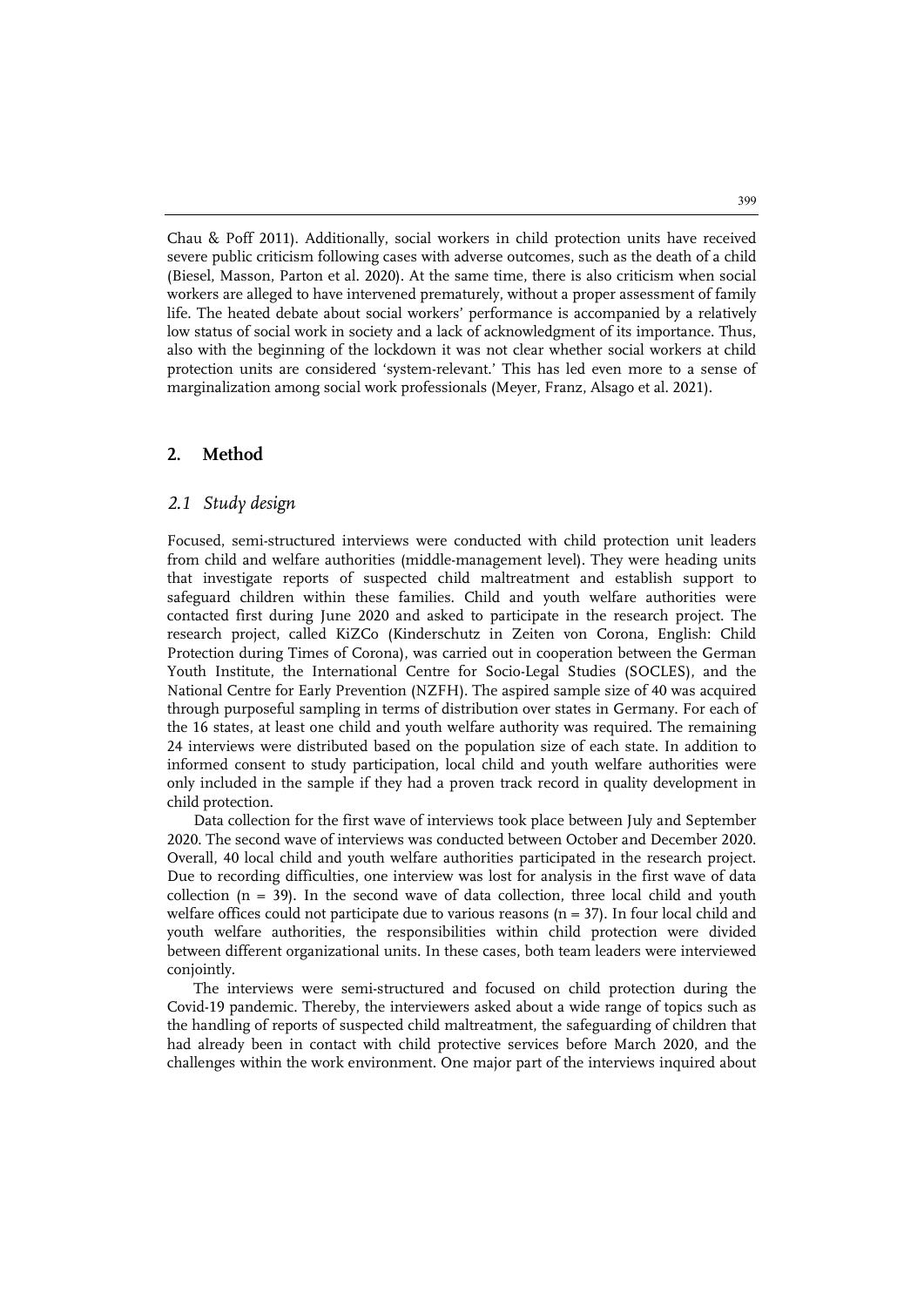family dynamics during the Covid-19 pandemic. The duration of the interviews in the first wave was approximately 90 minutes. The interviews in the second wave were shorter and, in most cases, lasted for less than one hour. Interviews were conducted via phone or Webex software and transcribed and anonymized subsequently.

Of all the 44 interview partners,  $61\%$  were female (n = 27) and 39% male (n = 17). The age at the time of the first interview was in average  $48.6$  years  $(SD = 8.7)$ . Their overall work experience in social work ranged between 5 to 36 years ( $M = 23.0$  years; SD = 8.2; n = 42) and their work experience within child protection between 3 to 34 years ( $M = 19.0$ ) years;  $SD = 7.6$ ;  $n = 42$ ).

#### *2.2 Data Analysis*

The data analysis was conducted using MAXQDA. For the first wave of data collection, the first nine interviews were analyzed and codes were derived, in order to structure the material in relation to different research questions. The remaining interviews were analyzed using these codes as a framework. For the second wave of data collection, the same framework for codes was used and then adapted based on the coding of the first 12 interviews of the second wave. For this article, all codings summarized under 'situation in families' were reviewed. The rules of summarizing content analysis according to Mayring (2012) were employed in order to condense the information. Main themes in relation to family dynamics in light of the Covid-19 pandemic were derived, and organized in terms of responses to specific demands. In the next step, all codings regarding the 'situation of families' from the second wave of data collection were reviewed and the model was adapted further. Next, all codings were re-examined to check the consistency of the themes and probe for possible contradictions (cf., step 7 for content analysis according to Mayring 2012). Finally, the model was discussed with the research team and further refined based on their feedback. The analyses are embedded within the FAAR model. However, due to the source of information it is not possible to follow specific families through all possible steps of the adjustment and adaptation process. Moreover, we refer to the identified family processes in terms of 'strengths' and 'problems' rather than 'bonadjustment and bonadaptation' or 'maladjustment and maladaptation' as we rely on narratives of social workers and not on information collected directly from the families.

#### **3. Results**

Overall, six major demands for families as a result of the Covid-19 pandemic were identified in the interviews. In light of these demands, different themes in family dynamics emerged (cf., Table 1).

400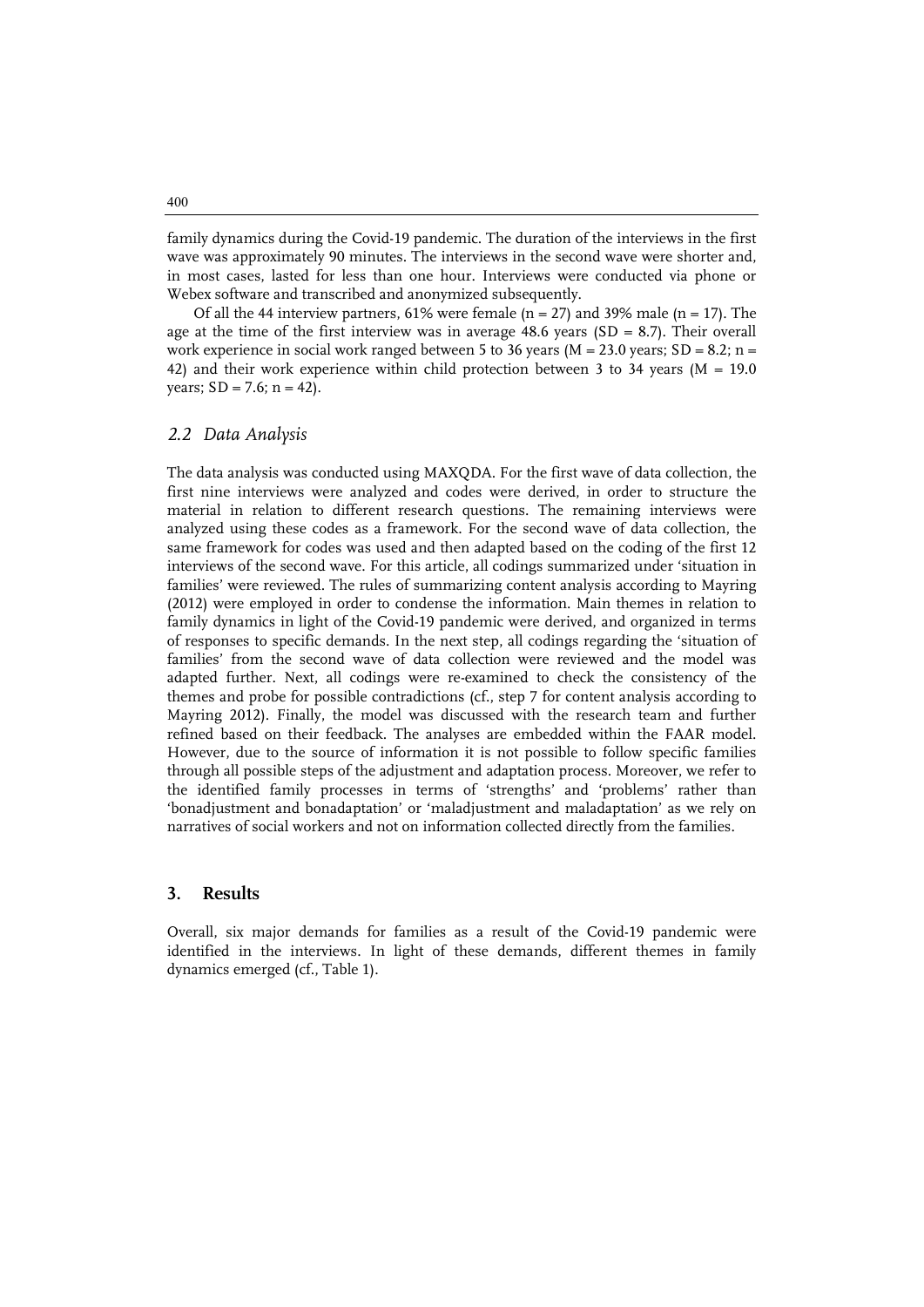*Table 1*: Demands and themes within the interviews

| Demand 1: Interruption of daily routines in the interaction between families and        |
|-----------------------------------------------------------------------------------------|
| institutions                                                                            |
| Theme 1A: Loss of daily structure                                                       |
| Theme 1B: Difficulties in returning to strict daily routines                            |
| Theme 1C: Reduced stress due to decreased number of responsibilities                    |
| Theme 1D: Increase of self-responsibility                                               |
| Demand 2: Expansion of parental responsibilities in caregiving and educational training |
| Theme 2A: Excessive demands on parents due to home schooling                            |
| Theme 2B: Insufficient educational support of children                                  |
| Theme 2C: Relief of performance pressure                                                |
| Theme 2D: Benefits from new types of schooling and caretaking                           |
| Demand 3: Increase in family time                                                       |
| Theme 3A: Conflicts due to reduced possibilities to retreat                             |
| Theme 3B: Discovering shared family activities                                          |
| Demand 4: Navigating contacts with non-household-members                                |
| Theme 4A: Reduction of face-to-face contacts and social activities                      |
| Theme 4B: Reduced developmental opportunities for adolescents                           |
| Theme 4C: Arranging contact for children with separated high-conflict parents           |
| Demand 5: Financial and economic consequences                                           |
| Theme 5A: Financial problems                                                            |
| Theme 5B: Fear of negative financial consequences                                       |
| Theme 5C: No changes in financial situation                                             |
| Demand 6: Protection against SARS-CoV-2 infection                                       |
| Theme 6A: Fear of infection and subsequent severe course of disease                     |
| Theme 6B: Dealing with measures to reduce the spread of SARS-CoV-2                      |
| Theme 6C: Social solidarity                                                             |

#### *3.1 Demand 1: Interruption of daily routines in the interaction between families and institutions*

In March 2020, schools and daycares were closed in Germany to reduce the spread of SARS-CoV-2 infections. Moreover, all institutions providing leisure activities for children (e.g., sports clubs, music schools, youth centers) were also closed. Additionally, some parents were on short-time work as many shops and factories had closed. This led to a change in family routines. The family routines changed again when schools and daycares reopened for all children during the summer of 2020. Thus, this demand is not only characterized by the disruption of family routines due to the loss of institutions which routinely provide care and education for children, but also by the return to previous routines being accompanied by uncertainty about the stability of arrangements as a rise of SARS-CoV-2 cases was anticipated for the fall and winter.

Social workers provided information about the impact of the interruption of daily routines on family processes which summarized in four themes. The first two were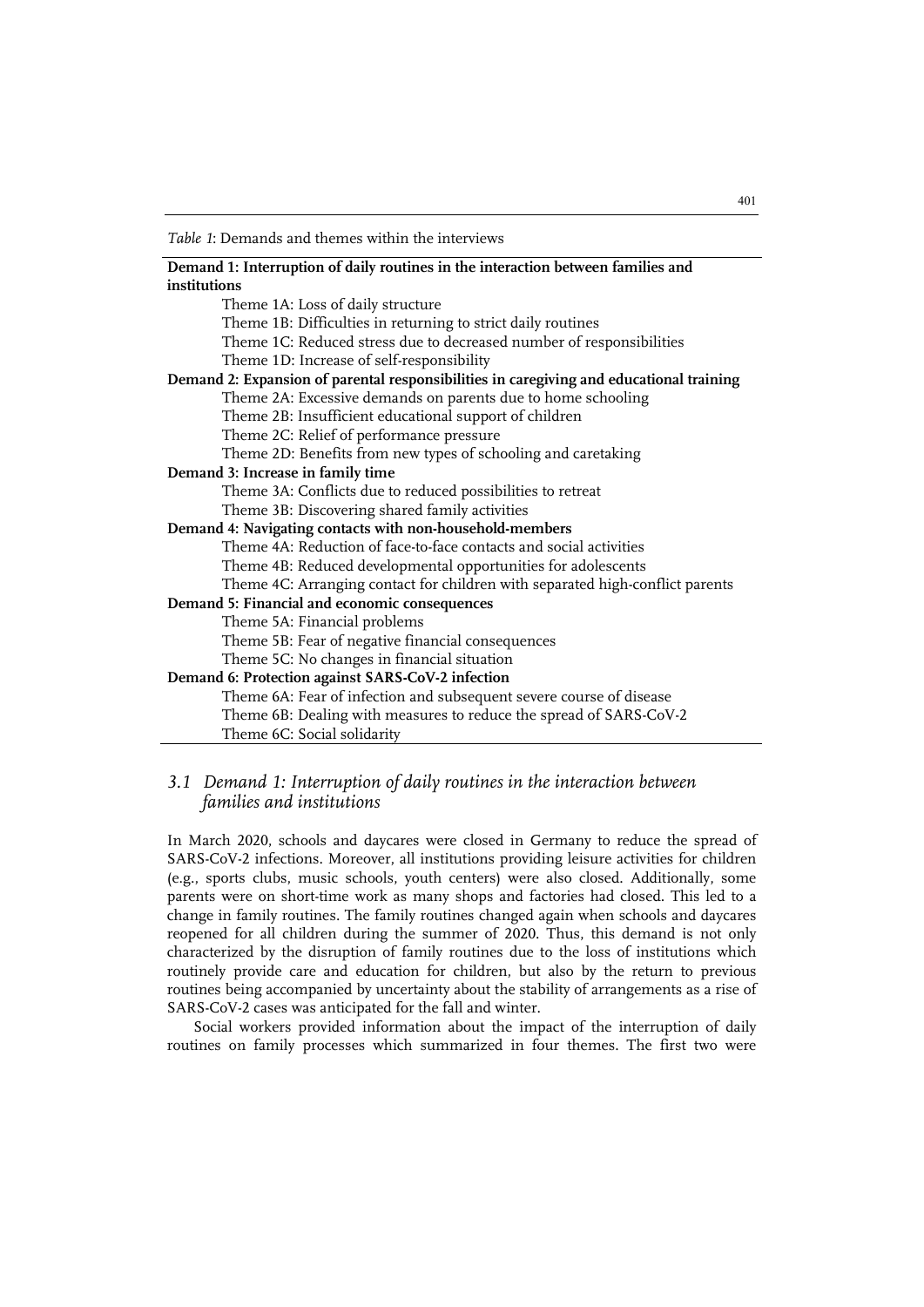considered as problems by the social workers, the latter two can be seen as positive developments within the families.

#### 3.1.1 Theme 1A: Loss of daily structure

Following the closure of schools, daycares, and other institutions providing activities for children, some families experienced a loss of daily structures. Parents allowed their children to stay awake past their usual bedtime hour, with the result that they got up late in the morning. Moreover, parents allowed for more screen time.

*I would say the loss of structure [is a problem]. Many parents who struggle to keep their daily structure anyway are now totally lost. The children sleep until noon and have nothing regular to do the whole day. Everything just ceased. Then naturally, there is something else we observe: total addiction to video games. We had two cases now. One of them even ended up in the child and adolescent psychiatry: The mother wanted to take away the console, and then he freaked out completely. (Jugendamt 21, first interview)*

Similarly, parents themselves did not structure their life in a strict manner. Social workers reported an increased alcohol consumption by some parents, likely because parents did not need to get to work in the morning. The latter was attributed to working from home, short-time work, or parents' job loss.

The loss of structure as an effect of job loss has been noted from the pioneering Marienthal Study (Jahoda, Lazarsfeld & Zeisel 2009) onward. It is unclear whether this loss of structure can be seen as a sign of resistance to change family routines in light of demands in terms of a second order change or a sign of crisis according to the FAAR model. Besides this, it is obvious that from the social workers' perspective this family process is considered problematic in terms of the children's wellbeing. However, families might perceive this dynamic as a solution to the demands they face.

3.1.2 Theme 1B: Difficulties in returning to strict daily routines

Social workers reported problems in families when schools and daycares re-opened in summer 2020, and stricter daily routines were re-introduced in family life. Challenges occurred in particular in families, which had shown a laissez-fair-style of handling the first lockdown. In some families, children refused to cooperate in the morning when they were to go to school, which in turn led to inappropriate child-rearing practices by the parents.

*Well, one thing is that they spent their time exclusively on computers, tablets, play stations, and Wiis. And, well, through this, I would say, they somewhat unlearned that they have other, well, actually other tasks besides. The other thing is that parents were very lenient during this time, and now they start to realize 'Well, you should cut back [on video games], it does not work out if you sit in front of it for eight hours straight.' And now the children are fiercely revolting against this because they simply do not understand why they were allowed to do this for weeks, and now it is forbidden. In fact, we had two cases of emergency placements because children started to attack their parents. Really, physically attack their parents to get what they wanted. But, actually, you find this problem in all social classes. The middle class is affected as well… Or we had a case recently, involving a physician's family. They locked up the phone and PlayStation in a safe, and the boy then cracked the safe at*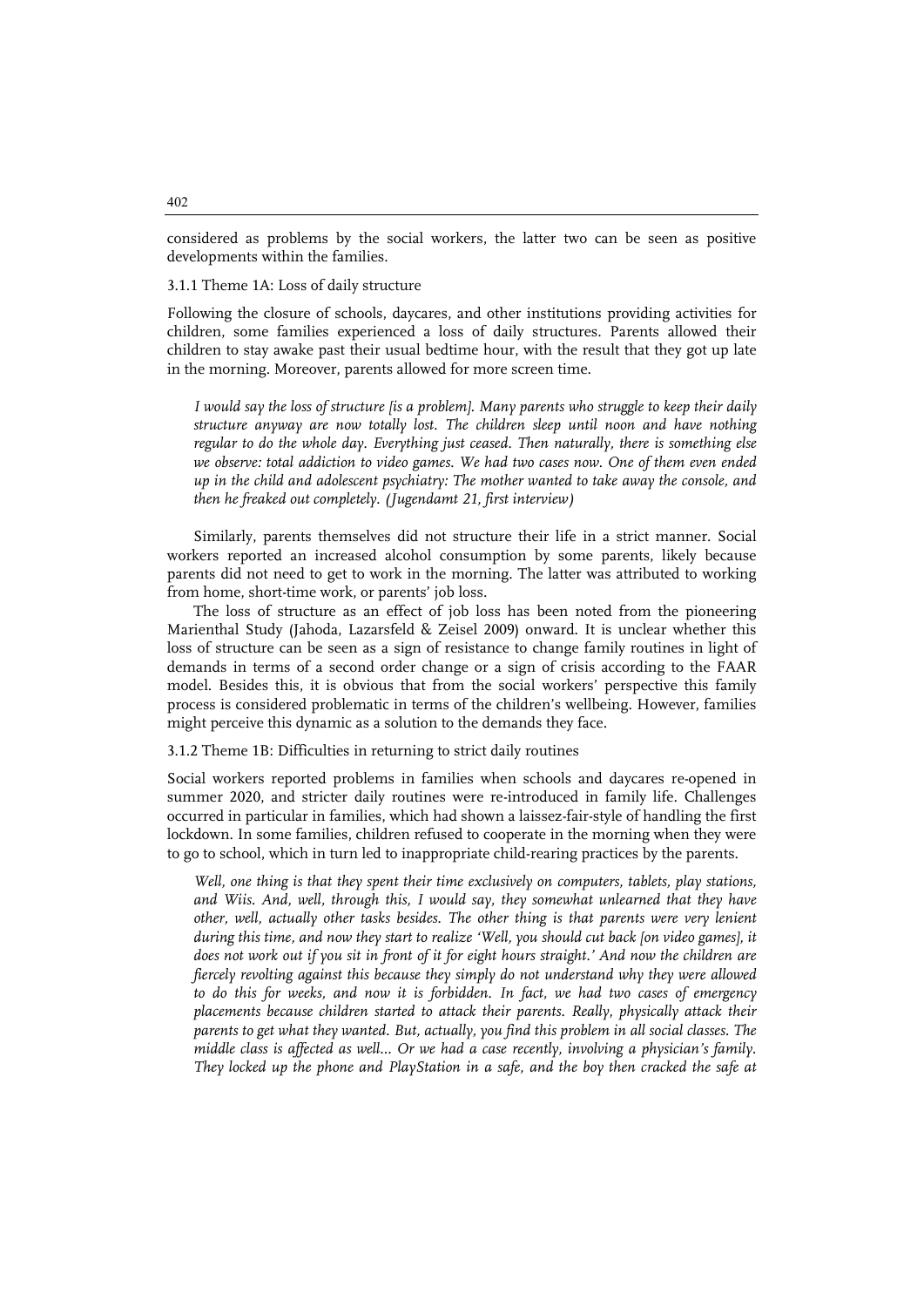*night. Well, you can really say 'This problem runs through all social classes.' Well, obviously it is extremely difficult now to return to everyday life in which the fun-side—playing video games the whole time, like, I don't know, for seven levels in a row—is not an option anymore. (Jugendamt 21, second interview)*

Some social workers reported that children had difficulties in maintaining attention during class and following the rules at school. However, one social worker also saw this development in the broader context of changing regulations at school (cf., Theme 6B).

*Then somehow, everything at school goes totally haywire. It is constantly new regulations 'with masks, without masks' and 'partly homeschooling and then not'… and, of course, the lockdown's aftermath, right? Children started after the summer holiday without any structure at all. They were not used to paying attention for six school hours straight because they were placed […] in front of the telly during the lockdown […]. Or… this is really, really quite obvious. We also get the feedback from schools quite often that children, especially during the first couple of weeks after the summer holidays [this year]… that must have been a catastrophe, right? They were not able to focus, to learn anything, nothing at all, right? (Jugendamt 11, second interview)*

Theme 1B is strongly linked to Theme 1A. It seems that this problem was only found in families which developed a laissez-fair style of family organization as response to Demand 1. It is also a good example for solutions to demands becoming a problem later on, as circumstances change (Walsh 1996).

3.1.3 Theme 1C: Reduced stress due to decreased number of responsibilities

To the surprise of most social workers, many families in contact with child protective services did very well, particularly during the first lockdown. According to the social workers, these families experienced lower stress levels due to a decreased number of responsibilities, such as bringing children to school, monitoring homework assignments, or organizing their schedules with therapies and other support measures.

*We thought that due to the loss of school and daycare, there was a long-term loss of structure and regulations of everyday life for most of our families, but also a relief of otherwise tremendous stress. The children don't have to get up at a certain time anymore, parents don't have to get their children ready at a certain time, they don't have to cross roads with a crying child, who does not want to put on their shoes, no homework needs to be done, or any other demands of everyday life ceased. (Jugendamt 34, first interview)*

In addition, tensions caused by stress that arose in the course of contacts with different institutions ceased. Families faced fewer expectations from professionals providing other support measures, and negative feedback from teachers was reduced to a minimum.

*Foremost, these are families for whom school-related topics were a huge burden. Like, for example, those who refuse to go to school, where you have been working on this for years and*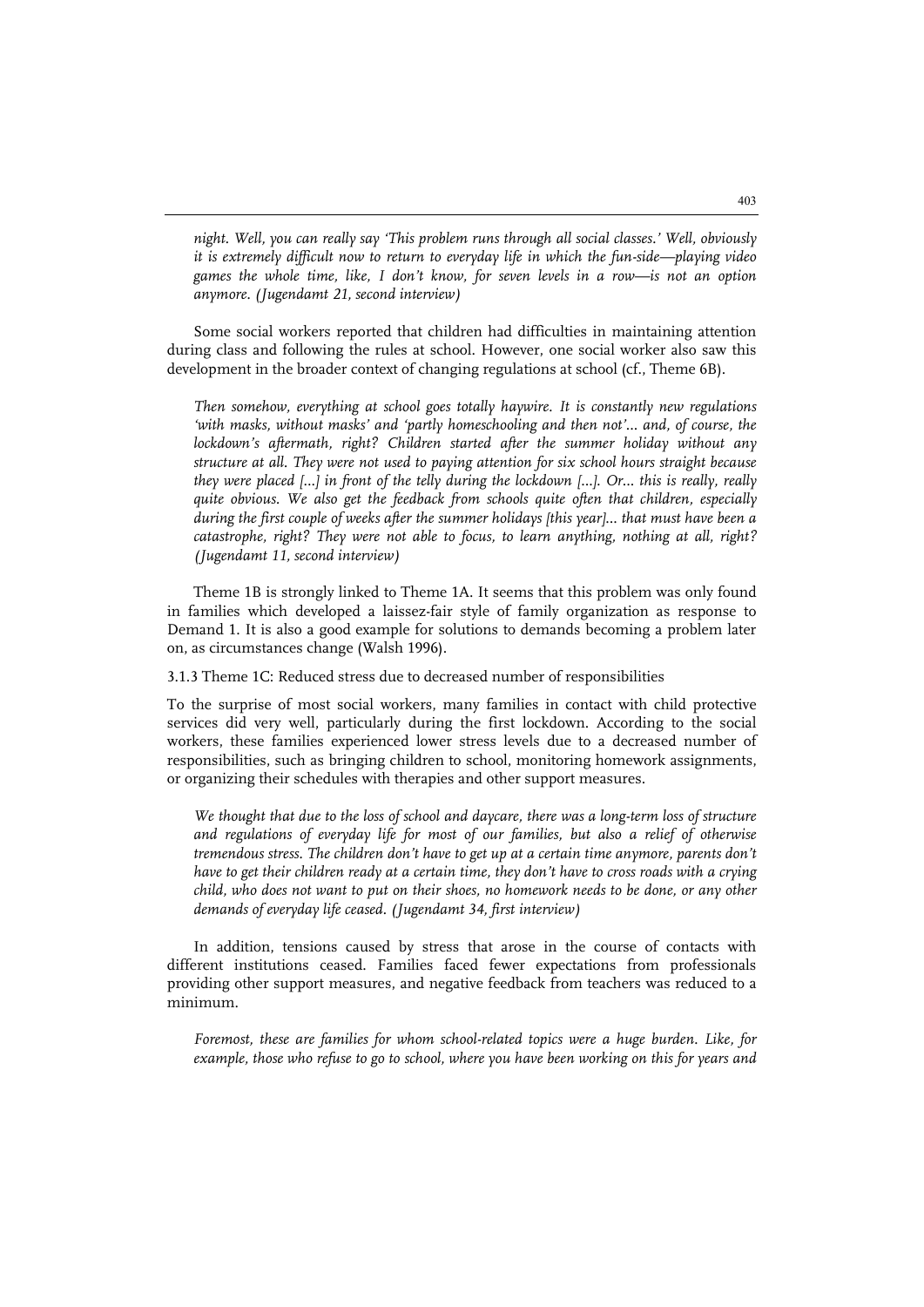*struggled to achieve anything. Now, there is a rather relaxed phase because that topic of 'I don't want to go to school' is not an issue anymore. (Jugendamt 17, second interview)*

This reduction of everyday responsibilities was also perceived as a positive development for the children, who had now more time to play on their own. The benefit from this stress relief was particularly pronounced in children with learning disorders or other health issues that lead to a high number of extra responsibilities.

Although the Covid-19 pandemic came with many hardships, it also decreased some family demands for some families, namely the daily hassles to organize all family activities. This theme is particularly linked to the time use of families in relation to the organization of family activities. The effect of reduced expectations is described in Theme 2C.

#### 3.1.4 Theme 1D: Increase of self-responsibility

Social workers reported that in some families, parents showed an increased responsibility for themselves and their child-rearing practices. Social workers attributed this to the reduction of demands made on the parents by the authorities. In some cases, social workers reported that the families discovered new activities for themselves together as a family.

*Yeah, I am thinking about a family that a member of my team went to the other day, and she came back to me and said: 'You won't believe it, but they were sitting and doing craft work together.' And that was a family we used to worry about a lot, also because of their [lack of] attention to the children and we always had an eye on them, like 'Do they see their needs? Can they fulfill those needs, the parents?,' because there are a lot of children. And my co-worker was very impressed when she saw the mother sitting with them, there were apple slices and they were doing crafts. The place was a complete mess, but there was nothing moldy or anything, but it was pretty chaotic. But there they were, four children and their mom at the table. She [the social worker] said while she was approaching their flat, you could hear them singing outside. As soon as she got in, everybody had gluey fingers, grinned from ear to ear, and apple slices on the table. Yes, the mother thought: 'They don't do crafts anymore, which they used to do in kindergarten, so we are going to do crafts together.' So, I thought: 'Great, she learned, she realized that: I can have good contact with them. I can keep them busy.' The social worker then started bringing stuff for craft work as well. Yes, I found that pretty amazing. (Jugendamt 29, second interview)*

Moreover, some families found solutions by relying on family and social network support rather than on the professional help system. For example, family members moved to live with relatives in order to reduce tension at home.

The social workers referred to this family process in terms of a strength. It can also be seen as an increase in family capabilities according to the FAAR model (McCubbin & Patterson 1983; Patterson 2002), particularly those within the family itself, rather than those which are rooted in the social services. Hence, social workers concluded that the extensive reliance on community capabilities prior to the Covid-19 pandemic might have

#### 404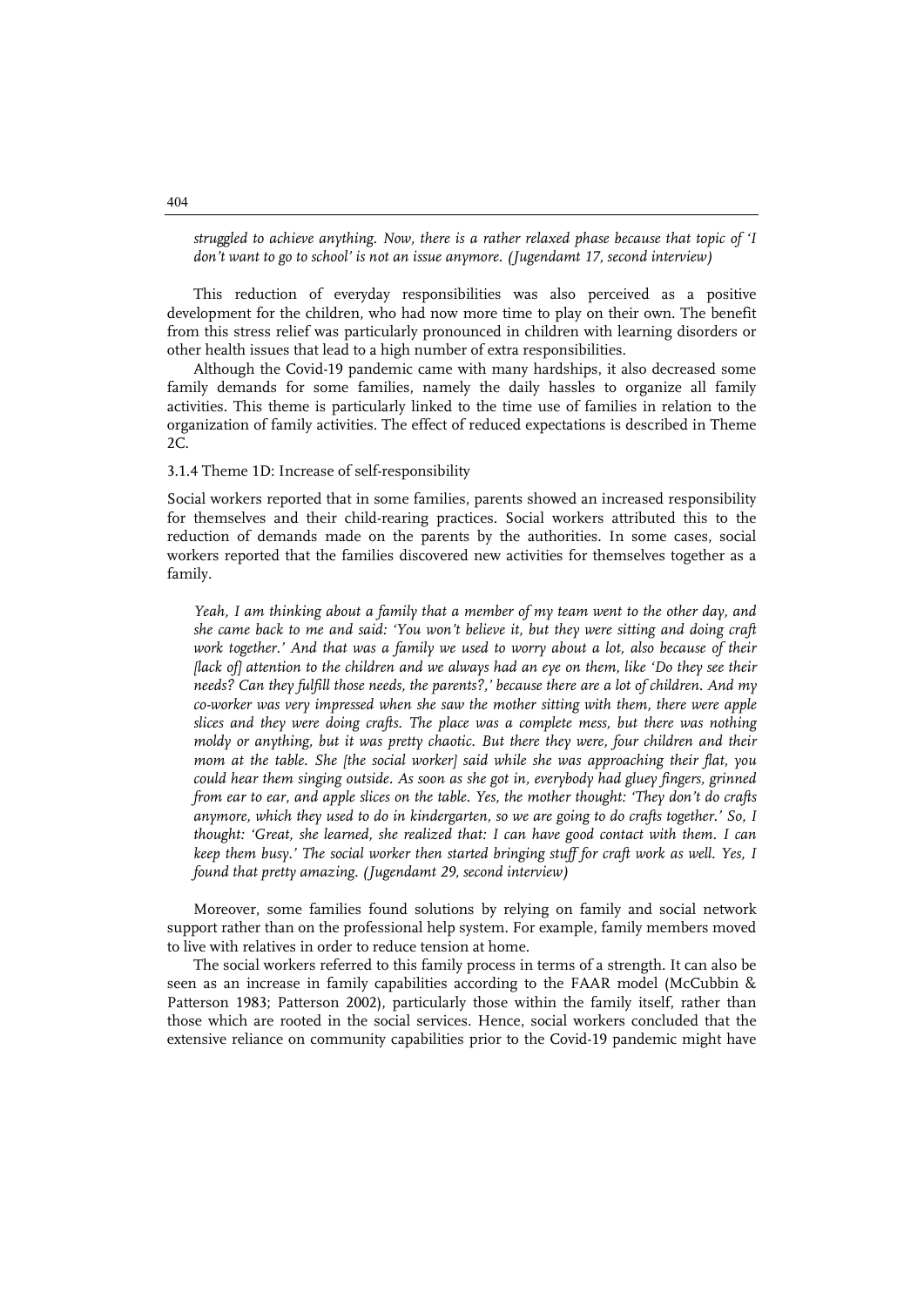hindered them to be aware of and develop individual family members or the family's capabilities.

#### *3.2 Demand 2: Expansion of parental responsibilities in caregiving and educational training*

During the first lockdown and in the following months with the specific quarantine of groups of students and school closures, parents faced an expansion of parental responsibility in their children's educational training and for younger children in their everyday caregiving. Parents were now responsible for structuring educational activities, motivating their children, establishing routines that enhance learning, enabling access to learning materials, including sufficient technical equipment, and explaining new syllabus contents to their children. Social workers assessed this development clearly as a demand for families. Four different family processes were described within these interviews in relation to this demand. Here, too, negative and positive aspects are included.

3.2.1 Theme 2A: Excessive demands on parents due to home schooling

Social workers reported a high parental burden when facing the demands of home schooling. The range of problems included lack of understanding of contents, struggling to motivate their children, and establishing discipline to foster learning. Within this context, social workers reported conflicts between parents and children in some families.

*Well, sometimes they don't even have the right technical equipment, and there were huge conflicts between parents and children, because the parents were overwhelmed by the task of teaching their children. This had, this has an enormous potential for conflicts, well, until the parents reached a point where they said: 'We won't do it anymore because otherwise the situation would escalate into a massive conflict.' (Jugendamt 30, second interview)*

Moreover, some parents faced challenges in providing the technical equipment for their children, e.g., internet access, mobile devices, and printers. This problem was considered particularly relevant for large families, with every child needing equipment simultaneously. The parental burden of home schooling was also exceptionally high in families with many children, and affected mothers more than fathers. Families with disabled parents or children suffered even more from the loss of the support of the educational system.

Social workers also reported that they perceived a higher parental burden in families of a middle to high socioeconomic status as they had higher expectations about their children's education and were more likely to work from home so that they had to manage their own workload as well.

*I had the feeling that, especially in well-educated and well-situated families, the stress level has been very high in some instances because those were the people who should work from home, because those are the people who [usually] mostly work in offices in some way. So they were able to work from home. And suddenly, they had to […] take care of their children and*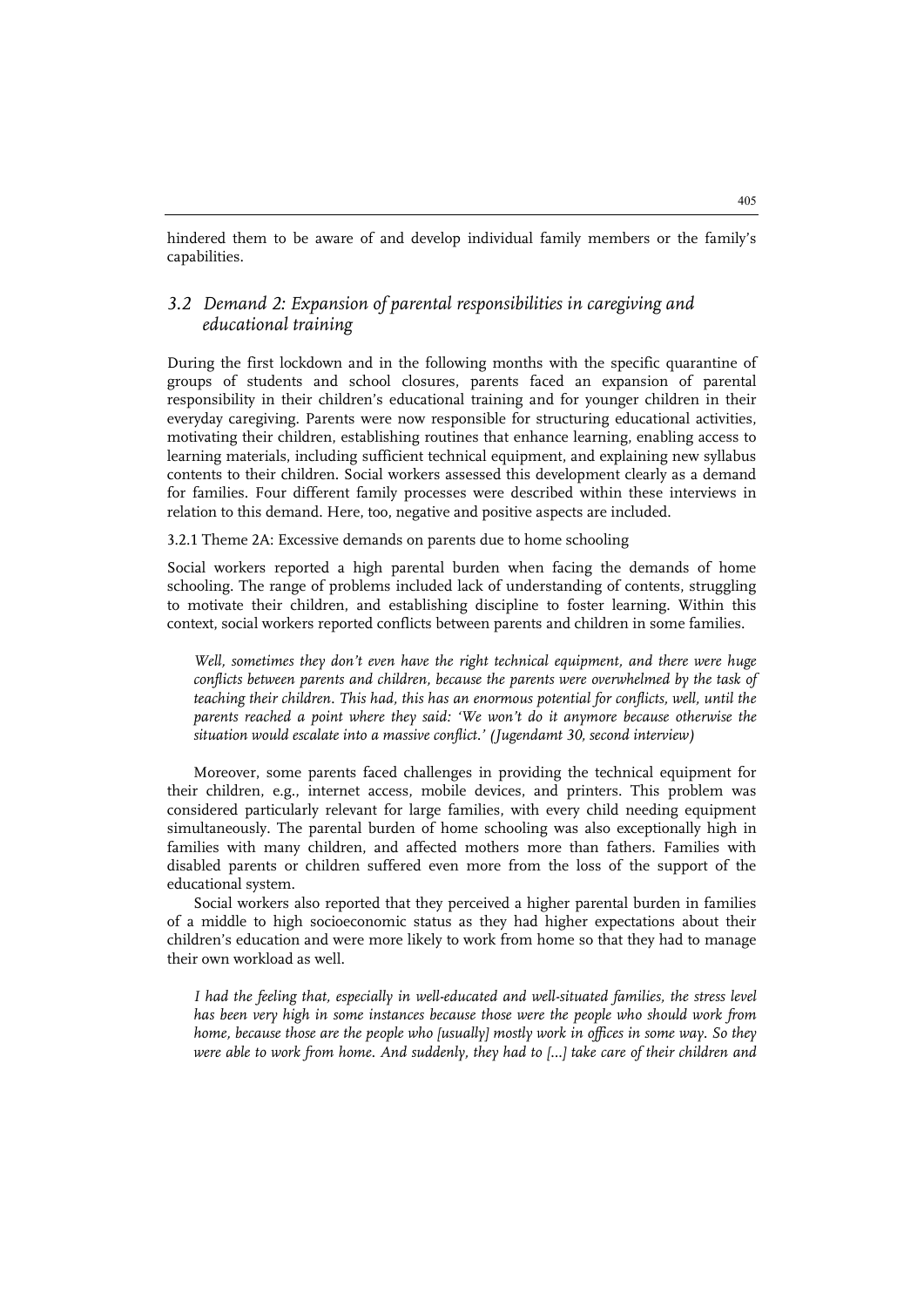*simultaneously, work more or less fulltime, which just doesn't add up. And I am sure they wanted their children to really learn something. They [the parents] surely have an expectation that they [the children] succeed in their A-levels when you study English vocabulary, Latin vocabulary, and so on. And to get this done all at the same time is not an easy task, for sure. (Jugendamt 3, first interview)*

The social workers' narrations referred to the imbalance between demands and capabilities in home schooling. A pile-up of numerous demands tended to lead to stress for parents and children (McCubbin & Patterson 1983; Patterson 2002). The observation that well-educated parents seem to struggle more due to the aspirations they have for their children also points to the aspect of family meaning making of certain (anticipated) events, such as possible educational failure. This relates to family stress in the FAAR model. At least in terms of parental exhaustion, high educational background should be considered a risk factor, which is in line with Walsh's (1996) assumption that in some circumstances protective factors can turn to risk factors.

#### 3.2.2 Theme 2B: Insufficient educational support of children

Particularly in the second wave of data collection, most social workers reported negative educational outcomes following the prolonged period of home schooling for a group of children. These children tended to be from families in which the parents supported children's home schooling activities insufficiently. The social workers referred to them as 'left-behind' (German: 'abgehängt'), echoing the public discourse on disparities in educational attainment. The lack of knowledge and skills became apparent with the restart of face-to-face schooling during summer 2020.

*They didn't find back into their regular school routine after the first lockdown at all. They completely lost track of everything. Even at school, they feel completely left behind, because they come from a milieu where the mum isn't around and does not check that you have done your virtual homework. (Jugendamt 14, second interview)*

Social workers reported that children from families with a lower educational background, and with parents who did not monitor educational activities, showed negative educational outcomes. Moreover, economic issues hindered achievement for these children as they faced non-optimal circumstances, such as no room of their own to study in quiet and a lack of technical equipment. In light of these differences, social workers concluded that those children are disadvantaged in adapting to the new method of online teaching and in achieving e-literacy.

Social workers clearly define this as a problematic development in families in the second wave of data collection. They link the insufficient educational support with the loss of structure in families (Theme 1A) and the reaction of parents to the excessive demands of home schooling (Theme 2A). However, it has to be acknowledged that social workers also consider refraining from educational support as a strategy for some families not to fall into more maladaptive behavior such as physical and emotional violence due to parental burden.

406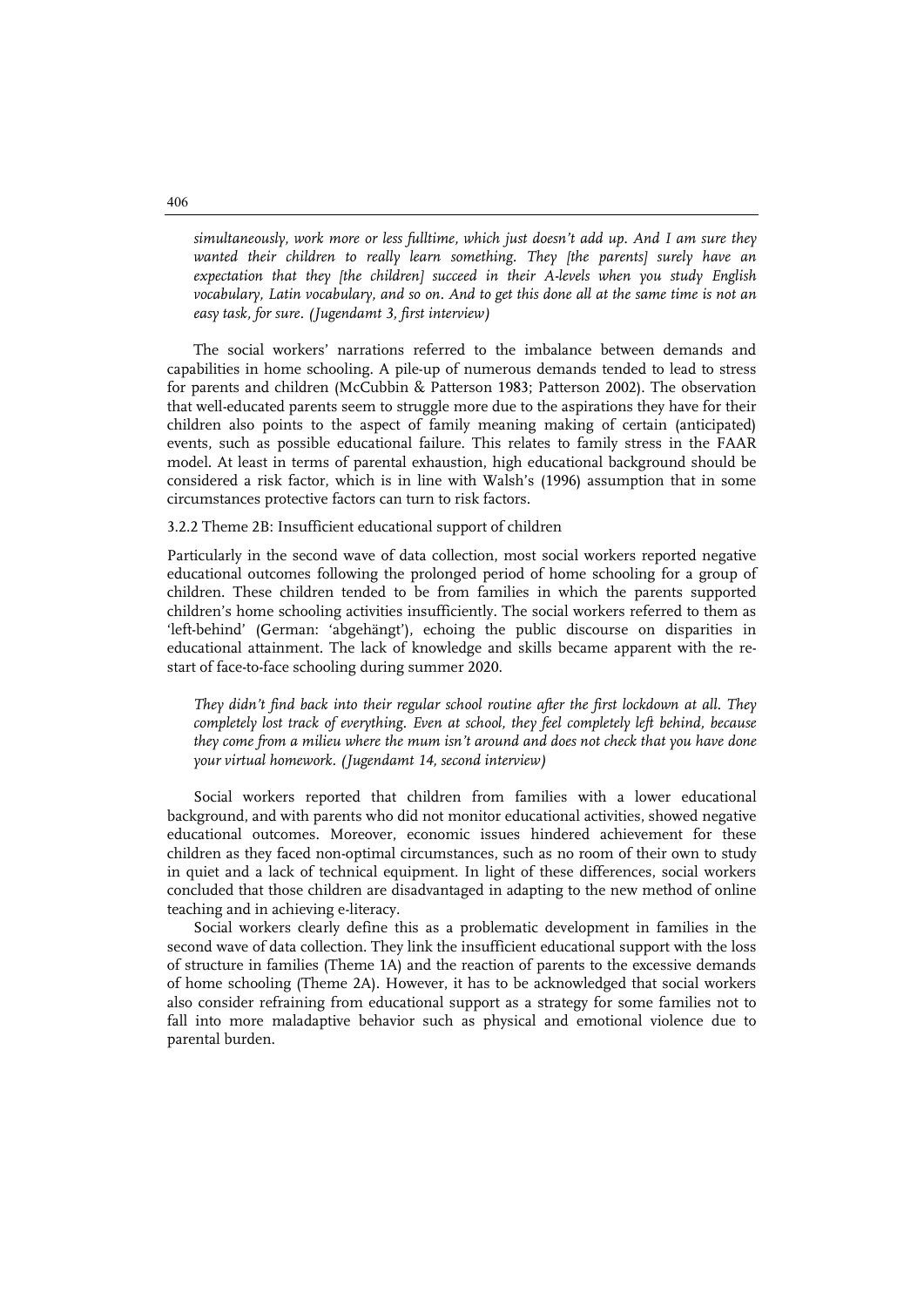#### 3.2.3 Theme 2C: Relief of performance pressure

Whereas for some families social workers reported increased parental burden and pressure, they reported a decline of stress in other families, particularly during the first 'lockdown' in March and April 2020. When the schools reopened, expectations were lower.

*The performance pressure at school is lower at the moment. You have to be honest about that. Because nobody… you cannot count on anything. Everybody knows: 'Okay, this is one year.' It's probably not possible to achieve the educational goals. Overall, I feel that... that is my evaluation, that, well, people already assume that and expect that this is not possible to achieve. Like, apart from high-school graduates, A-level classes. But apart from that... it must be obvious. It is already obvious to everybody that you can't get through the whole curriculum, and because of this, it seems performance pressure is a little lower or maybe it is the expectation. Because you just struggle from week to week, then have an overall look, then one class has to be quarantined, then the school needs to be closed because somebody in the school canteen has been tested positive or something, so, yes, that is a great relief for children. I can imagine that in the long run, it will be a challenge. But for the moment, it must be relieving great relief when the pressure is gone. (Jugendamt 25, second interview)*

Families faced fewer expectations regarding their children's school achievement from teachers and other professionals from the help system, which was experienced as a relief. This applied in particular to families that had a troubled relationship with the school. When children returned to school in summer 2020, some parents experienced an increase in pressure again. For some of them, this led to tensions with their children. Others seemed to be more relaxed concerning the educational achievement of their children. Social workers reported that some children experienced the lack of pressure on their educational achievement as very positive and hence enjoyed learning and doing their schoolwork.

*When children don't have that kind of pressure from school, the daily confrontation, then they flourished and were relieved by the virtual schooling or doing tasks at home, and out of the sudden, they appear to find joy in learning again. (Jugendamt 32, second interview)*

This theme is related to Theme 1C, yet it is not related to time use, but to the expectations about the family and their children's achievement brought to the families by the professionals, which before March 2020 constituted a family demand. Subsequently this contributed to emotional and relational distress in these families. Within Theme 2B, there is also the notion that families experienced a relief in stress as they did not have to face stigmatization as 'problem family' or 'problem child' at school anymore.

3.2.4 Theme 2D: Benefits from new types of schooling and caretaking

Some specific groups of children, e.g., children with autism, ADHD, and specific learning difficulties, benefitted from the new learning setting, either at home or in smaller groups at school.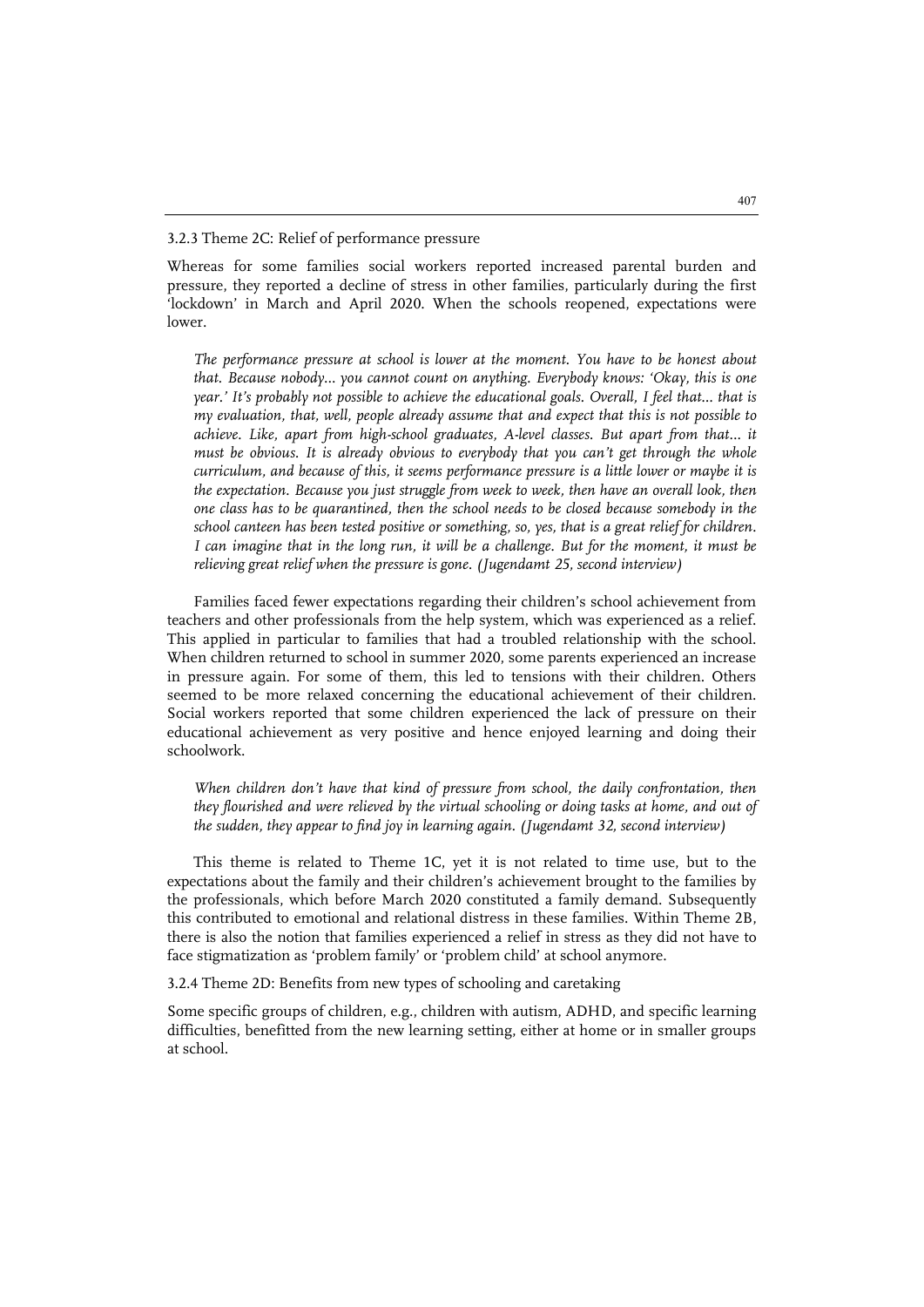[...] It is easier for them than to sit with 15 to 20 other students even though they had school *assistants, they really enjoyed the calmness at home, like that… or even children who are emotionally normal, they go to preschool or kindergarten from 7 am to 5 or 6 pm which, of course, overwhelms every child and everything was different then, and the parents were there*  and had to be at home, and suddenly the children got what they really needed, which is their *parents and attention. And then suddenly the schools say 'oh God, even with difficult cases, with our, gosh, a child, we wouldn't have thought this, he or she is better now than before,*  despite the problems... being a classic problem family of ours.' You find that, for sure. *(Jugendamt 20, second interview)*

In some families, the new situation enabled the activation of family ties with the extended families and thus, e.g., caretaking by grandparents was established.

*The [families] mobilized whoever they could, used their social contacts with other parents, grandparents, rebuilt them, and supported each other well, I think. (Jugendamt 28, second interview)*

It is noteworthy that only a few social workers reported benefits from the new types of schooling, and when they did, it was reported as an exception. There were no narrations in the interviews of parents experiencing joy in teaching their children.

Some demands, which lead to distress for some families, seemed to suit others. This appears to be particularly true for a specific group of children, namely those who have individual needs that are ill matched in crowded classrooms with a large number of students.

#### *3.3 Demand 3: Increase in family time*

Due to the restrictions to reduce the spread of SARS-CoV-2, including school closure, working from home, short-time work, closure of restaurants and museums, and restrictions of contact with other households, the time spent with the family and within their house or apartment increased significantly in March 2020. In summer 2020, some restrictions in Germany were lifted due to the receding number of SARS-CoV-2 cases. However, possibilities of spending time outside the family and the own household remained restricted. Prior to the Covid-19 pandemic, almost all family psychologists would have argued that an increase in time spent together as a family is beneficial for the family and can be considered something positive. Only when families did not have any or very reduced contact with the community this is considered a risk factor for child abuse and neglect (Stith et al. 2009). With the Covid-19 pandemic, increased involuntary family time was considered a demand on families and their members. Yet, as the social workers' narrations show, there have been negative and positive family processes in reaction to an increase in family time.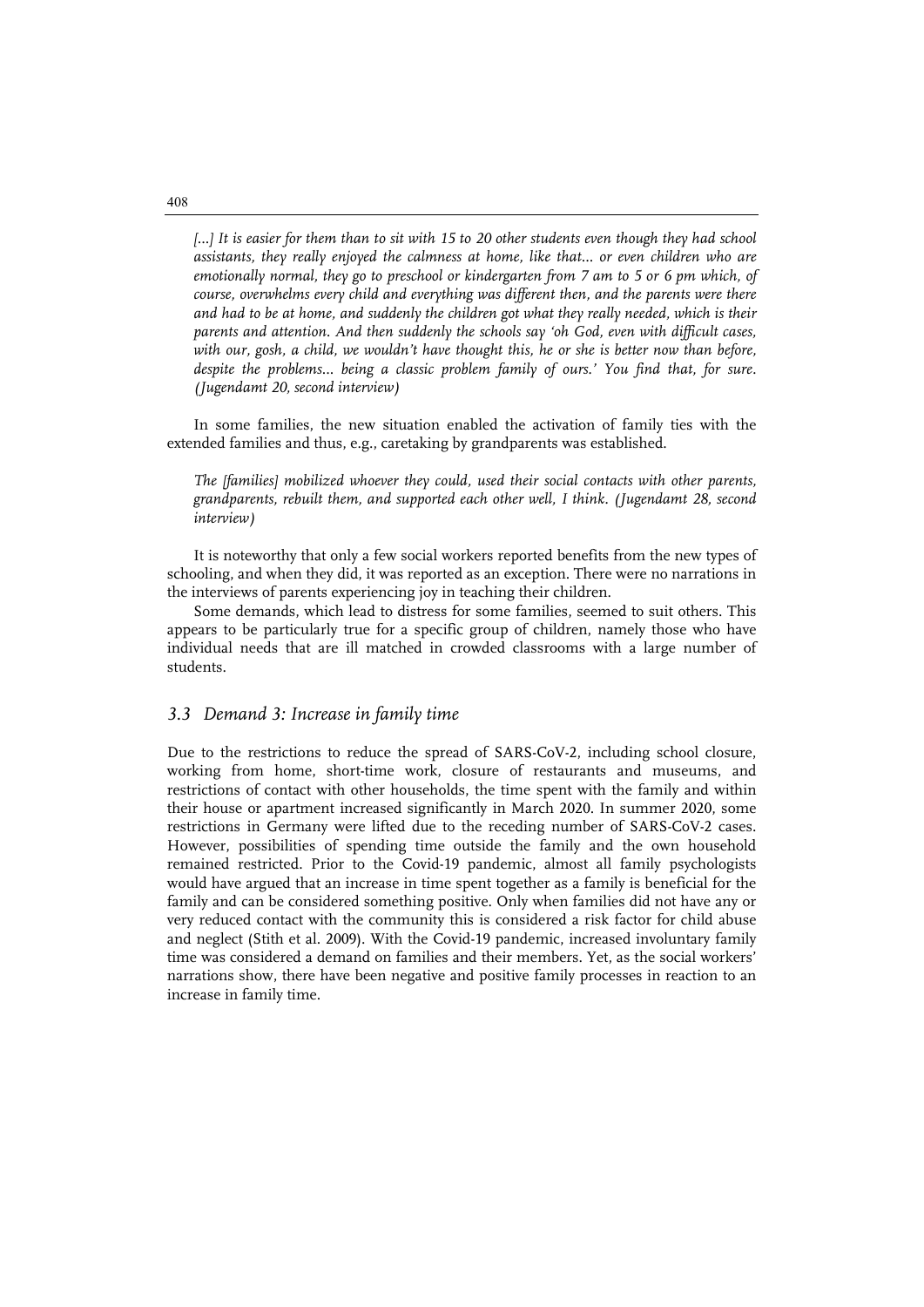3.3.1 Theme 3A: Conflicts due to reduced possibilities to retreat

The social workers reported that the increase of time spent together within one particular place reduced the possibility to retreat from stressful and dysfunctional family interactions. There was no place or time to 'cool off' heated arguments.

*What really changed is, on the one hand, that families inside the system are crammed together, that you can see a lot of fights or disagreements, simply because you can't go out of each other's way. Nobody leaves for work. Such kind of things can blow over if you are outside the house. Conflicts in families happened more often, I would say. (Jugendamt 27, first interview)*

In some instances, intense arguments between parents led to violence between parents. Moreover, they reported on parental violence against children in the course of conflicts. There were also instances of violence of children against their parents.

*We noticed more and more domestic violence, like violence in intimate relationships. We really had an increase. […] And on top of that, an increase in domestic violence from young adults towards their parents when they tried to establish a structure that adolescents disagreed with. (Jugendamt 21, first interview)*

Social workers reported that families with many children, small apartments or houses, previous conflicts, and a propensity to violence were suffering most from heated conflicts and violence. Moreover, alcohol consumption by parents and working from home were contributing factors to an increase in conflicts. Being quarantined as a family, or isolated due to an infection within the family, constituted an additional stressor.

We had one case that has been tested positive, a family where a mother lives with four *children, the father lives in town, children experienced domestic violence, are very violent against each other, and out of the sudden, they had to be quarantined together, because, I can't even remember the reason, there was some reason. My coworker was afraid that…'Oh my God, what should I do?' First question, what if they start attacking each other, which*  was pretty likely in that case and what if b) the boy walked out who is possibly infected, *because he runs away, because that is what he does. […] There are families where I would say that the possibility of having to quarantine in a tiny three-room apartment with at least four people living there could lead to a different kind of danger. This is the bottom line for what really changed for us. They aren't allowed to leave the house, they aren't allowed to leave the house. I am forced to sit at home, and there is literally no possibility to leave if I follow the rules. And for a fortnight having to sit with a troubled family, in a small flat, without a garden, nothing anywhere, that can be more demanding, naturally. (Jugendamt 33, second interview)*

Social workers attributed increased tensions to the limited possibilities of physical exercise outside the family household. Outdoor leisure activities were able to soothe tensions within the family. However, social workers noted that the families often did not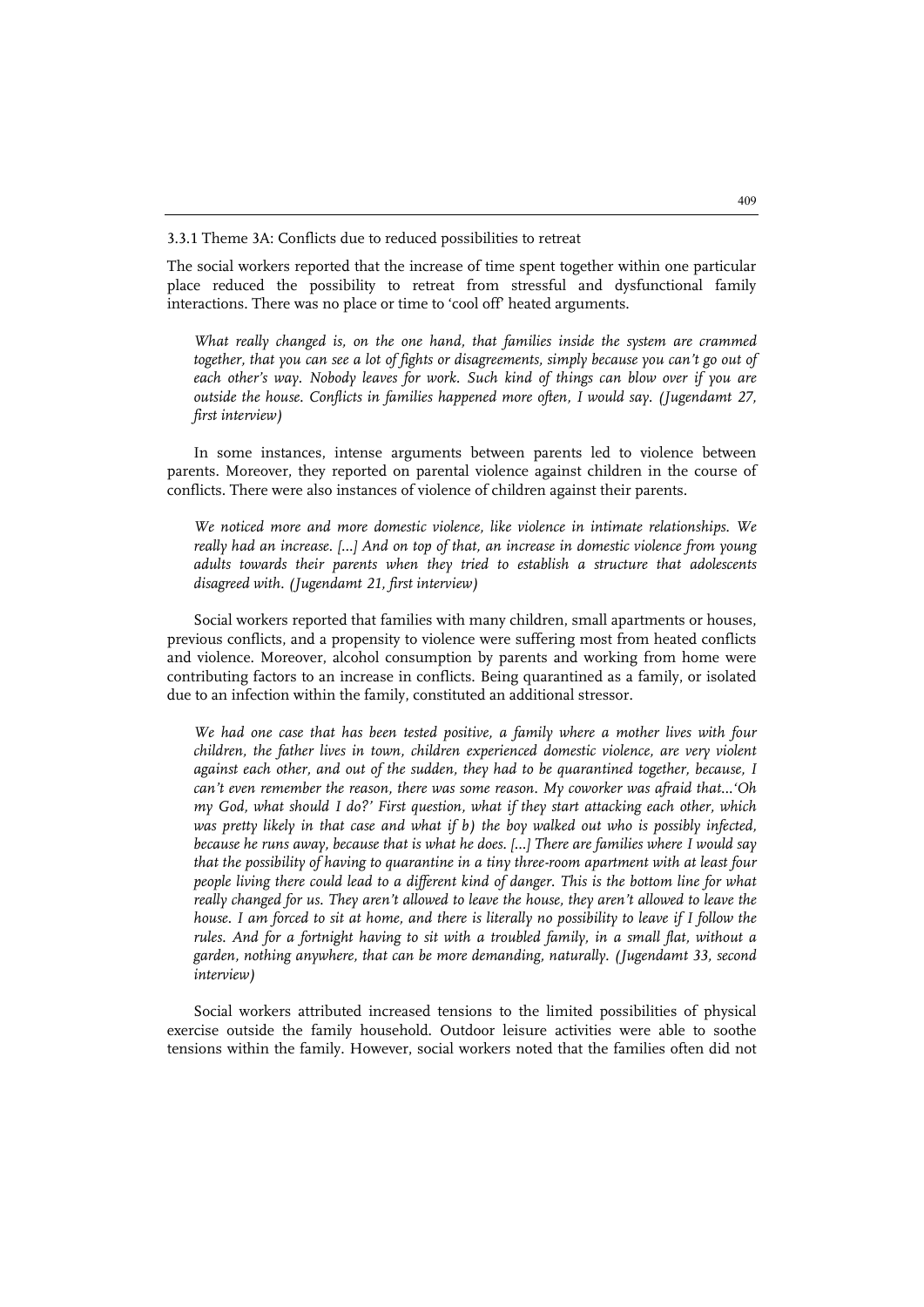seize the opportunity to use local recreational sites, which were accessible despite the contact restrictions.

In the first wave of data collection, social workers viewed the good weather during the first lockdown and the 'mild' restrictions, which still allowed for outdoor sports and activities, as protective factors. They also noted differences by social class in the ability to spend time outside.

*And it is—obviously this has become clear—an issue of social classes because rich people's children, they have a backyard and can go outside easily. And those children who weren't allowed to leave their apartments, yeah, well, it's still a matter of social classes when a pandemic hits. (Jugendamt 19, first interview)*

However, in the second wave of data collection, the social workers raised concerns about an impending lockdown during the winter, which would prevent families from spending time outdoors.

This theme highlights the problematic family processes in relation to increased family time that is aggravated by existing strains on family life and leads to maladaptation according to the FAAR model (Patterson 2002). There is a difference in family awareness about possible resources such as recreational areas, which seems to be a key to either positive or negative processes. This difference is linked to social class, pointing towards different family capabilities in finding solutions for positive family processes.

3.3.2 Theme 3B: Discovering shared family activities

In contrast to families in the theme mentioned above, who felt the strain of the involuntary time spent together, some social workers also reported about families that benefitted from the extended shared time. The relationship between parents and their children improved by the increased time spent together, leading to a decrease in problem behavior for some children. This was particularly true for families with parents who managed a heavy workload before March 2020 and reduced their workload in the course of the first 'lockdown'.

*What really was a good thing, many, many parents, whose children we know to be 'neglected in affluence,' [German: Wohlstandsverwahrlosung] where Mr. 'Attending Physician' and Mrs. 'Whatnot and Whatsit' like, who work for 18 hours each day and leave their child to daycare for 12 hours, and then to others as well, that was really the case. We have many children who miss their parents as caretakers, and we really got some feedback, where children came back to daycare, and suddenly the carers went like: 'Oh God, what happened to that child? It's working out fine with them.' Children who just got the attention then spent*  time with their parents, something they never had before. So we had that as well. *(Jugendamt 20, first interview)*

Living in a rural area and having the possibility to spend time in a garden, in parks, woods, or other outside recreational areas increased the likelihood of positive developments within the family.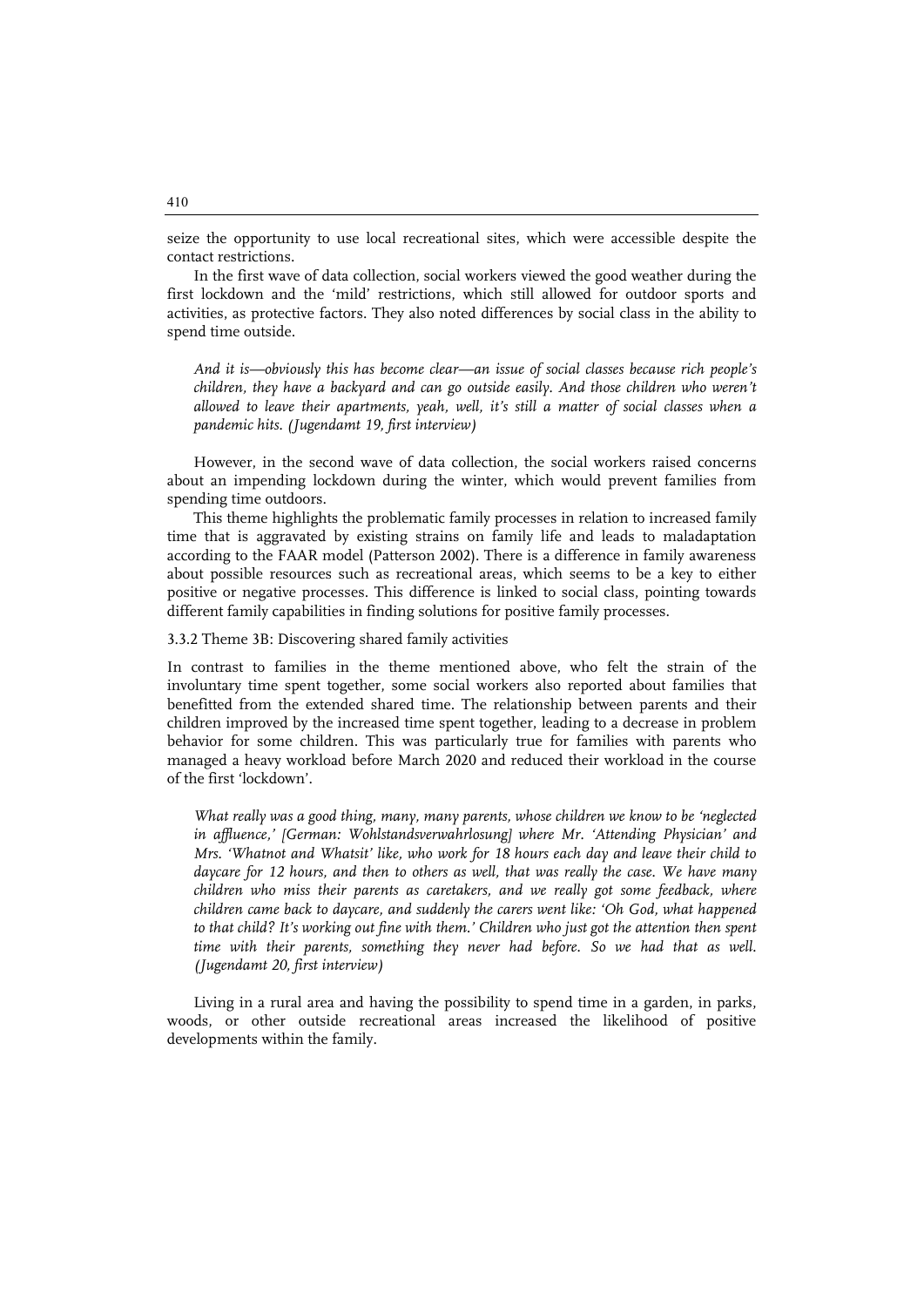Theme 3B can be interpreted in terms of a second order change within some families following the demand of increased family time pointing towards the entrance in the adaptation phase of the FAAR model (McCubbin & Patterson 1983; Patterson 2002). The external demands gave room to restructure family processes. Yet, given that the information is limited to family processes over a short period of time, it is not possible to assess whether this processes will consolidate over time and even remain stable after the end of the Covid-19 pandemic.

#### *3.4 Demand 4: Navigating contacts with non-household members*

Since March 2020, the possibilities to meet persons outside the own household had been restricted in Germany. In the beginning, contacts with non-household-members were very limited. Starting early May 2020, the number of persons allowed to meet increased again. At the time of the second wave of data collection, the number of allowed contacts was reduced again in some states. In addition to these regulations, the population was also asked to keep face-to-face contacts to a minimum. As families in most cases share one household and thus are likely to infect each other, negotiating the amount of contact with non-household members was considered a demand for the whole family. There are three themes within the narrations of the social workers including positive and negative family processes.

#### 3.4.1 Theme 4A: Reduction of face-to-face contacts and social activities

Overall, the social workers reported a reduction of face-to-face contact for all families, which also led to the loss of possibilities for stress relief, such as contact with grandparents and activities in sports clubs.

*Specific burdens? I think a specific burden for families is that cultural stuff can't take place*  [...]. We're living here in a city, yes, there used to be always one festival or another, this or *that event. None of this took place the whole summer, where you usually meet each other,*  where you meet other people as well, where you can stay in contact socially. I think this is *something that was a burden to families because every day is the same. And for those who are at home the whole day, without leaving for their job each day, it really feels even more*  like always the same, and also on the weekends. Like there is no variety. And I think that *this, well, the restriction by the government, well, if I organize something at home I'm not allowed to have more than ten people over, I think, with these restrictions, this is getting hard for families like to follow through because they only have their closest contacts and nothing else around here. But, well, everybody feels that way, it's not only these families. I am feeling the same way, like I really miss that, too. Now they cancelled the Christmas markets, and so on and so forth. Like that's the right thing to do for infection prevention reasons, but it always has been a beautiful thing, that's something you have to admit… and all of it is cancelled now. Like everything that is… cinema still possible, theatre still possible with like half of the guests only of course. But that doesn't replace events where you can meet other people, meet people again you haven't seen for a while, where you can have some exchange. And I think I am not the only one to feel like that but also a lot of families and clients. (Jugendamt 28, second interview)*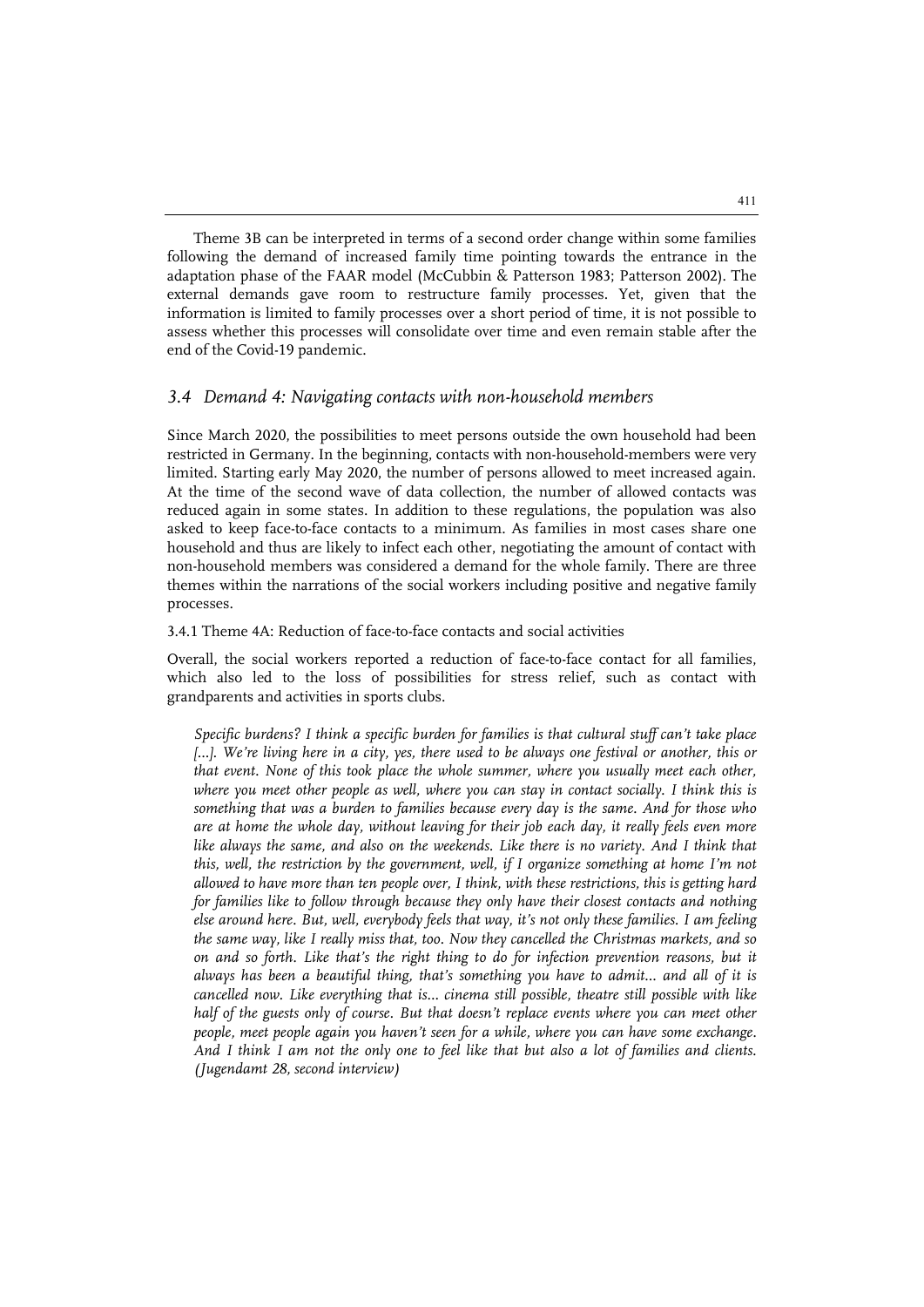Social workers reported also that the possibilities for diversion were reduced due to the closure of cultural offers. As the following quote shows, social workers perceived the closure of theaters and museums as something that affected families of middle to higher socioeconomic status, who were used to rely on a solid social and cultural network. For their 'typical at-risk families,' the loss of other possibilities had more negative effects.

*Those [cultural activities] are used pretty less anyway here [by the families]. Yes, but if there is a shopping mall closed now this can lead to problems. (Jugendamt 15, second interview)*

In contrast, to these adverse developments, some social workers reported that the reduction of outside contacts with extended family led to fewer conflicts with these family members. Moreover, the reduction of contacts had positive effects on children in out-ofhome placements as it enabled 'peace.'

Theme 4A is linked to Theme 3A, particularly the reduced possibilities to retreat. However, it also highlights other aspects of family processes, namely the interaction of the family and family members with non-family members. In terms of Bronfenbrenner's socioecological model on children's development, these constitutes the exosystem and mesosystem (Rosa & Tudge 2013). Good relationship quality within the exosystem and mesosystem have repeatedly been considered protective factors for child development. Social isolation, in contrast, has been found to be risk factor for child maltreatment (Stith et al. 2009).

3.4.2 Theme 4B: Reduced developmental opportunities for adolescents

Although in line with the previous Theme 4A, the reduced opportunities for age-typical developmental opportunities for adolescents was mentioned so frequently, particularly in the second interviews, it is considered a separate theme in this analysis. Social workers reported an increase of stress and frustration for adolescence in light of the restriction of contacts with their peers.

*Well, for children and adolescents, the restriction will obviously again be a burden. At the moment they are still allowed to be on the streets, at the moment they are allowed to meet each other, but I think that this will be restricted again and then it is like when they're at home, the parents aren't able to hold onto their children, and where children meet, children*  don't have a paper with them and adolescents neither, and if someone is infected, then to *keep track of contact persons, this is a lost cause. Well, I really think that this is also for*  adolescents... it really has been a hard time for them. So there wasn't anything for them at *all. There were no clubs, no events, no stuff where they could be like they wanted to. Surely,*  they met for a barbecue or sit somewhere, you can still see that here in the city center. But it *really got less. Well, we had holidays last and this week, it really is less. Usually, many many more adolescents and children were sitting somewhere and meeting somewhere. That really got less. Well, I think that is … the whole society got more cautious. (Jugendamt 28, second interview)*

Eventually, adolescents experienced an increase in mental health problems and conflicts with their parents about peer contact.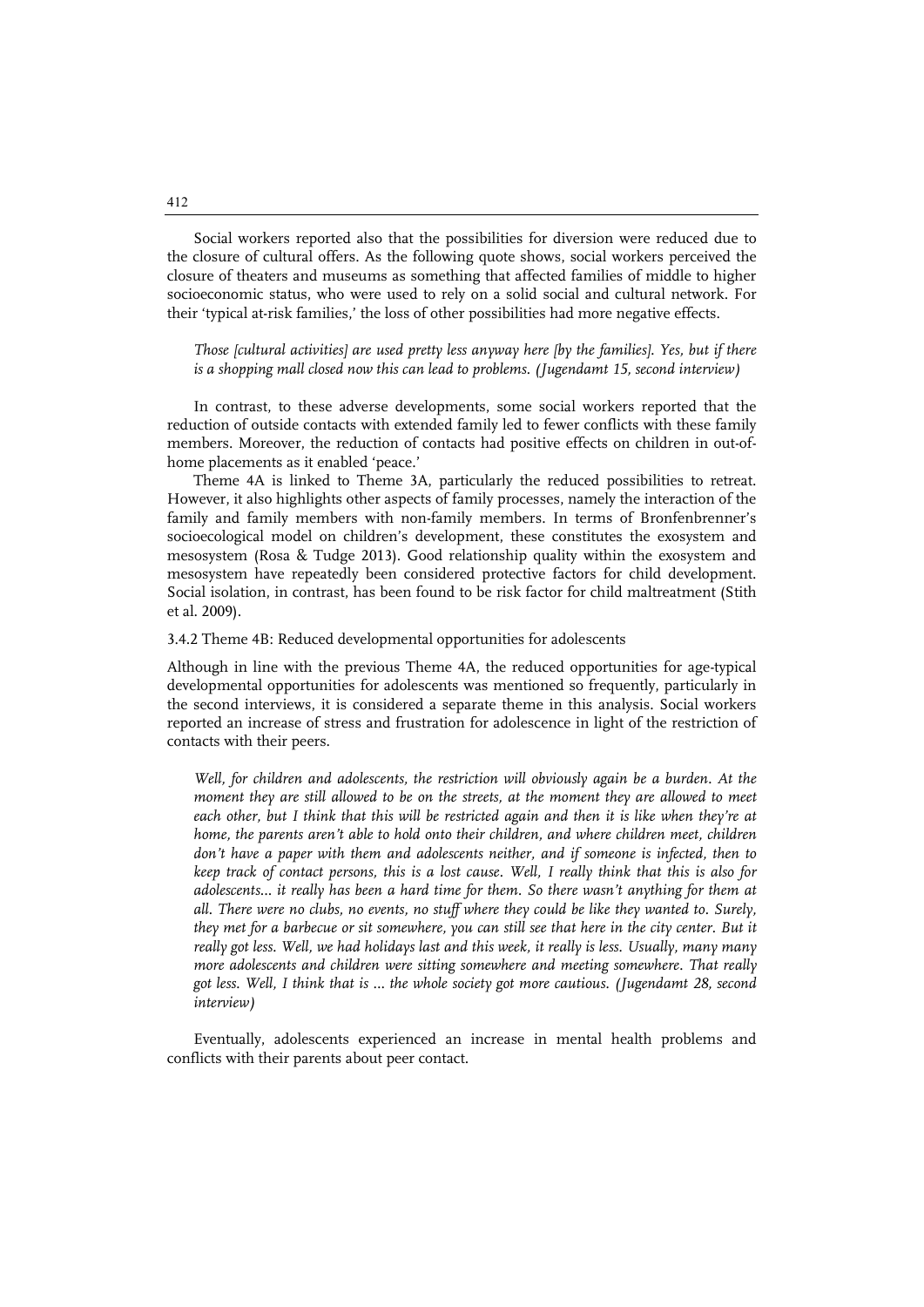*It was pretty obvious that something had clashed in the family: One child started a fire, started to beat up others, or threatened to kill himself. So really obviously a stressful situation for adolescents. (Jugendamt 31, first interview)*

Besides the reaction of the adolescents, the social workers expressed their concern regarding the reduced developmental opportunities for adolescents that are linked to testing behavioral sets and receiving social feedback. Although, the reduction of contact was considered most harmful for adolescents, social workers also voiced their concerns for younger children's development.

Social workers reported an increase in social media use in adolescents. They perceived it as a good opportunity to stay in contact with their peers. However, they also reported an increase in conflicts and aggression via social media. Given that social media was their primary way of communication, it led to misunderstandings, conflicts, aggressive behavior, and harassment.

Whereas the reduction of face-to-face contact of adolescents gave rise to concern, particularly in the second wave of the data collection, some social workers also reported the reduction of adolescent delinquency, running away, and reduced alcohol and drug misuse as a positive development. This development was due to the reduction of opportunities. Yet, one social worker reported a specific case in which an adolescent got involved with a delinquent youth group due to the lack of other alternatives.

Notwithstanding some exceptions, this theme shows the effects of a long-lasting crisis in combination with other normative demands on families, such as autonomy development of adolescents, as outlined by Patterson (2002). This can lead to a pile-up of stressors (Patterson 2002), particularly as the normative development of adolescents with the increase of the number of social settings in which they can make new experiences is limited due to the restrictions. Social workers clearly described the reduced developmental opportunities as a problem. Yet, it is unclear whether the families shared their view.

3.4.3 Theme 4C: Arranging contact for children with separated high-conflict parents

In both waves of data collection, most of the social workers reported that conflicts regarding contact of children with separated parents increased. Some parents restricted face-to-face contact of their children with the other parent using the contact restrictions and the increased risk of SARS-CoV-2 transmission as a reason.

*Not only here but a unique aspect—that I wouldn't have predicted in those well-situated areas—was that those people who were going through a separation or were fighting after a divorce… that those really fought such battles, really used Corona as a weapon to forbid contacts with the other parent. Just like 'The way how he handles stuff, I won't take my child over there for the weekend. Who knows how he or she follows Corona rules.' And then with lawyers and with every claw ready you can possibly imagine. (Jugendamt 3, first interview)*

Social workers reported that these problems were more likely in parents that had already experienced conflicts regarding contact arrangements before the Covid-19 pandemic.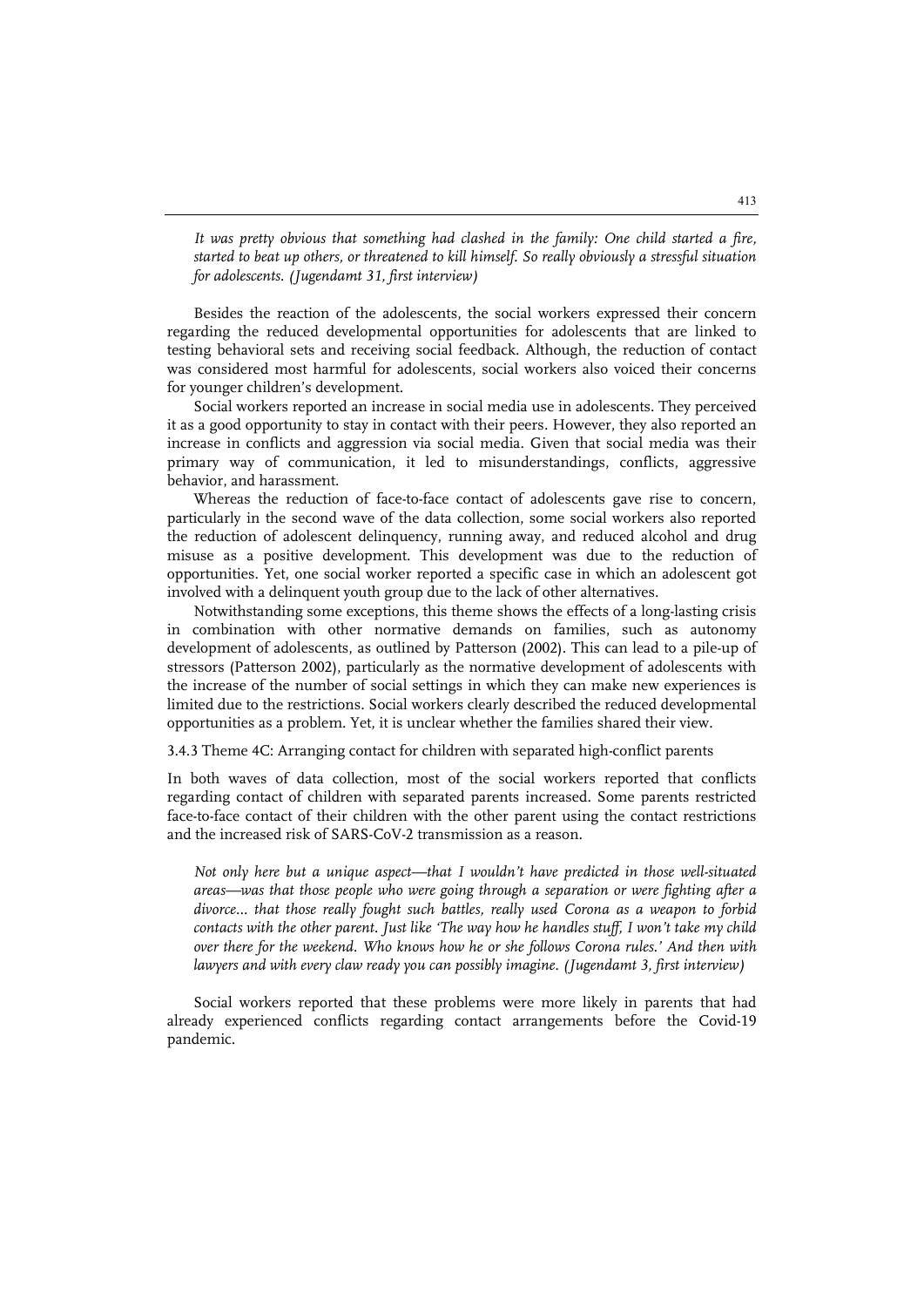Families at risk of child maltreatment with a double residency model experienced severe problems when facing quarantine or isolation. This was particularly true for the parent who then had to take care of the children during this period without being able to rely on help from the other parent.

Previous strains within families can lead to aggravation when a family faces demands. Theme 4C highlights one of these dynamics within families with already strained relationships between parents. From the perspective of children's rights, which is also reflected within the statements of the social workers, reduced contact with one parent is considered a problem. However, this perspective might not apply to the families, particularly the parent who wished to reduce the contact.

#### *3.5 Demand 5: Financial and economic consequences*

With the measures to reduce the spread of SARS-CoV-2 global financial and economic consequences emerged. These included the closure of shops, restaurants, and other cultural activities. Some factories were closed due to restrictions, insufficient supply of source products, or reduced demand of certain products. In turn, employees from these institutions either lost their job or were put on short-time work. The financial and economic consequences of the Covid-19 pandemic have been publicly discussed and it can be assumed that the actual or expected loss of income or even livelihoods must be considered as a family demand (Walsh 2020). In the social workers' interviews, different themes emerged which could be seen as contradictory. Differences, however, may reflect different perspectives of the social workers as well as different reactions of families in their economic consequences.

#### 3.5.1 Theme 5A: Financial problems

Existing financial problems of some families in contact with child protective services increased with the Covid-19 pandemic. This was caused by job loss or short-time work. Moreover, persons previously working in mini-jobs<sup>[1](#page-20-0)</sup> are not eligible for short-time work compensation in Germany. Social workers also reported on lost potential incomes in migrants who could not attend language courses.

*For example, the mother comes from wherever, like Kazakhstan or something, and she has built up a livelihood here, bringing her child. Now her husband got here and has struggled to find a job although they are well educated, and those are the jobs that were cancelled in these times of Corona. Then, there were no language courses for integration. (Jugendamt 20, second interview)*

In addition to families who already experienced financial difficulties before March 2020, social workers also reported on new types of families experiencing financial difficulties—families who relied on the income from self-employment.

j

<span id="page-20-0"></span><sup>1</sup> Jobs with an income of less than 400 Euros per months can be considered differently for taxation. Taxes are reduced at the expanse of social insurance entitlements such as unemployment benefits.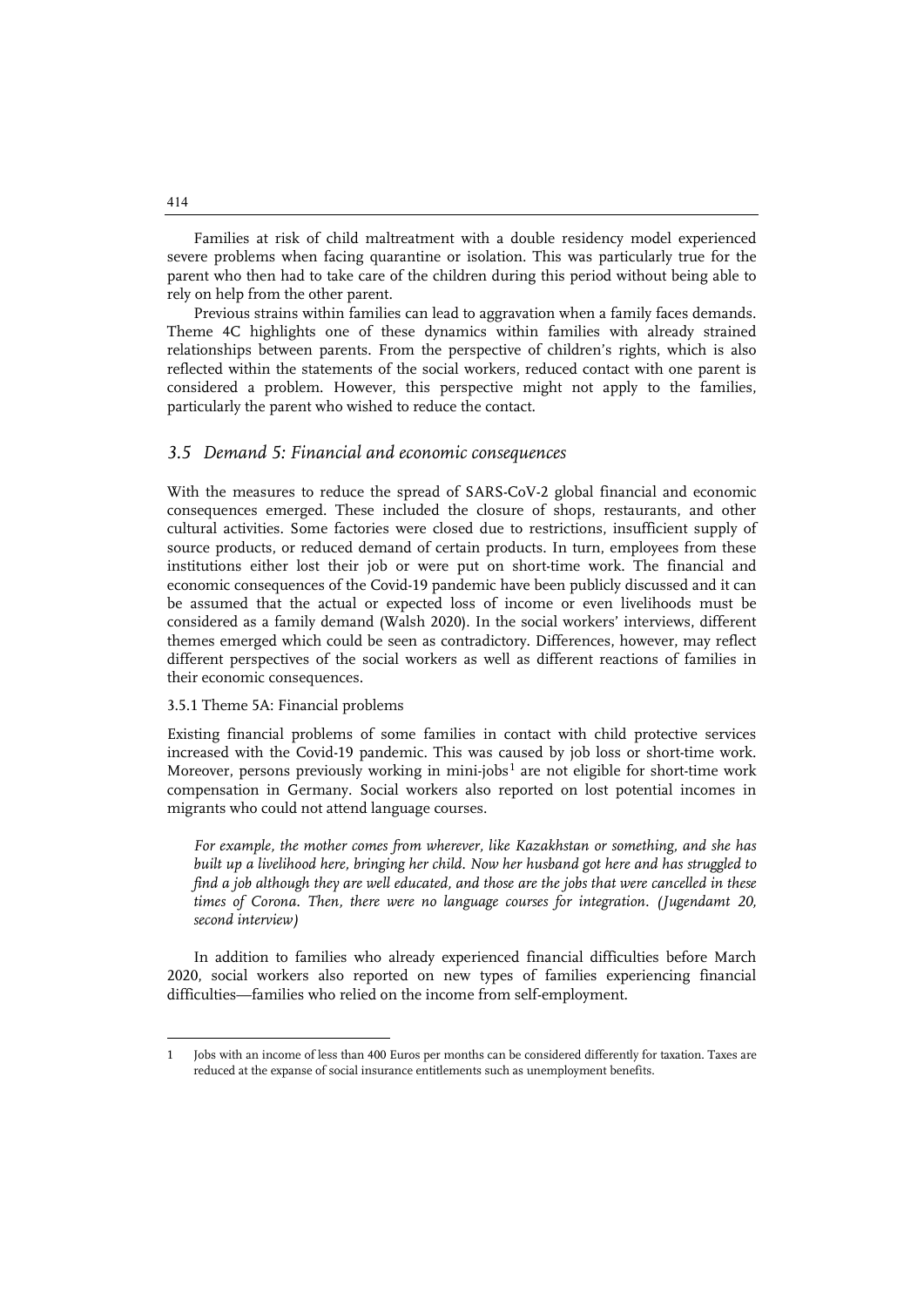*Children will be much more aware of their parents' worries because they spend much more time at home, short-time work, less money. I feel like there are the ones that always get more and more money, and there are those who have enough money, and they cannot spend their money right now, because the restaurants are closed, you don't go to the theatre and so on. And then there are the others who are suddenly on the verge of ruin because the father had*  been driving a Porsche before and had a flourishing event agency, and now he is suddenly *facing a bottomless pit. Well, a lot is going on in the families. (Jugendamt 29, second interview)*

Financial difficulties were further increased by problems accessing state welfare services due to difficulties obtaining the necessary information via the internet. One social worker reported that due to restrictions of personal contact, families did not have the option to get advance payments from social services. For some families, the school closure increased financial difficulties as children did not receive a free meal at school but had to be provided with meals at home. During the first lockdown in March 2020, some inexpensive food items were not available in groceries. Difficulties also arose when takehome meals, e.g. pizza, were bought as a measure to relieve family burden and later the same month, this money was lacking for grocery shopping as the take-home meals had exceeded the family budget.

What increased were worries concerning money. We really dealt with hunger. I never *expected that; I never even would have had that thought that the provision of food at school—where children get one free meal a day—played such a huge role. And then, later on, everything was done to compensate for that, well, to make a lunch possible for children again or to distribute lunch packages. (Jugendamt 3, first interview)*

Theme 5A points to the delicate balance for some families in contact with child protective service to meet basic needs, such as food for their children. There is only a very small leeway for families to adapt to the new situation and find solutions when they depend on social benefits.

#### 3.5.2 Theme 5B: Fear of negative financial consequences

Besides already apparent financial problems, social workers also reported troubles within families due to the fear of the negative consequences on their financial situation. This included worries about job loss, continued short-time work, or the repeated necessity to use unpaid leave for child-rearing due to the closure of schools and daycare.

*Many parents are afraid of a second lockdown. They really express their fears, like how everything works in case of a second lockdown, existential crisis, and also 'What am I going do, like, what am I going do with my child?' Many—we have many parents that work, and they be like 'Oh, if school or preschool closes again and I have taken all my leave, what happens then?' (Jugendamt 30, second interview)*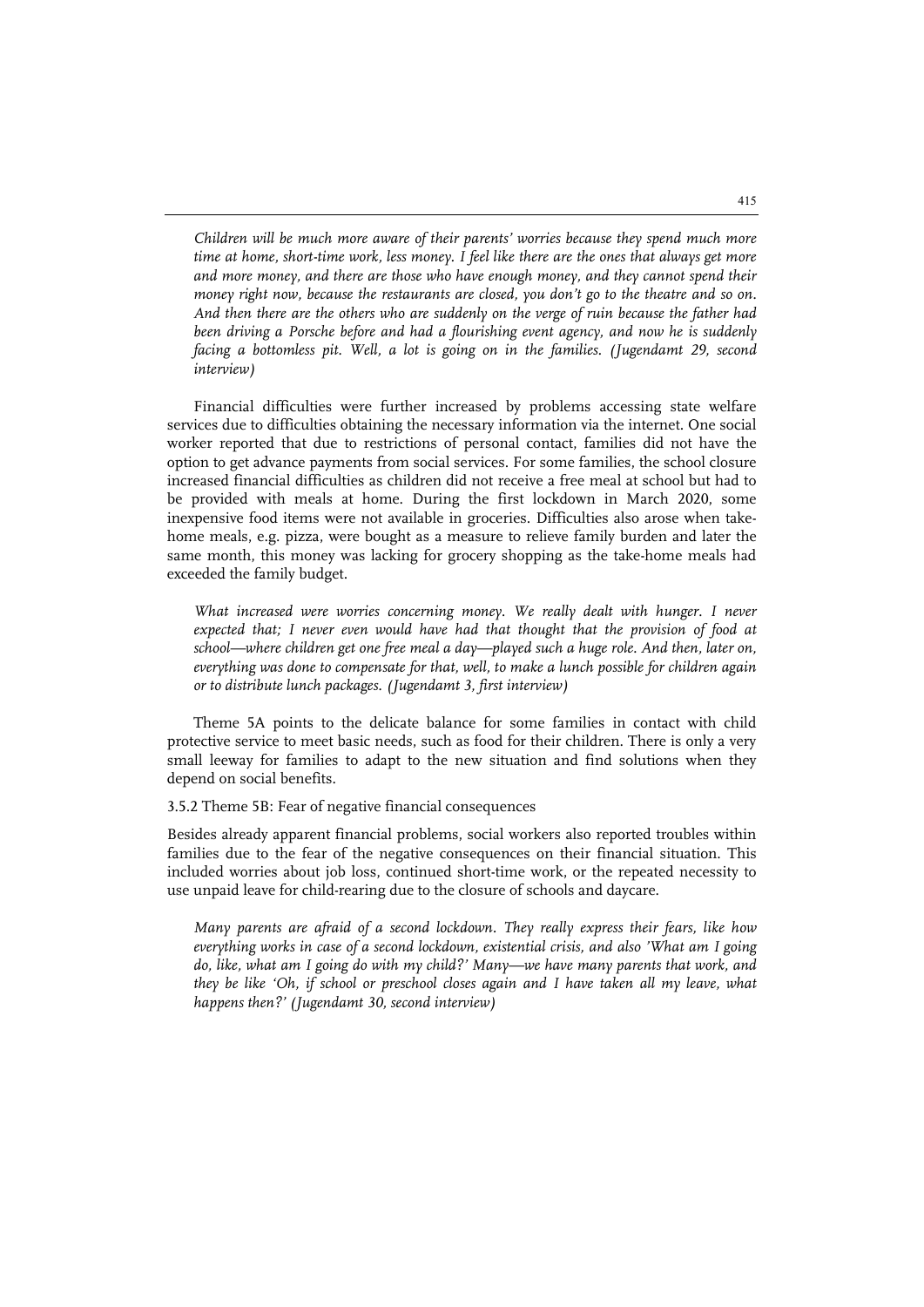This concern was more prominent within the second wave of data collection as the Covid-19 pandemic continued, and it became apparent that Germany was facing the second wave of the Covid-19 pandemic.

*What I believe is the case is that people who are let's say ordinary folk, who are afraid of losing their jobs, that maybe those are more likely to drink alcohol or have anxiety attacks like that is what I would say, those who are less-educated or, of course, those when you think about self-employment. That is very stressful, of course. (Jugendamt 19, second interview)*

The reactions as perceived by the social workers reflect the effects of anticipatory loss which is prominent within this time of uncertainty (Walsh 2020). It can be considered one aspect of family demands. Its effects increase with the meaning families attribute to the financial stability of their family income.

#### 3.5.3 Theme 5C: No changes in the financial situation

For some families, social workers did not report on changes in their financial situation as the amount of money of families living on state welfare did not change. Thus, there was no increase in problems.

*I can't remember that these [financial problems] have been an additional issue. Well, for those families we are in contact with, money is always running out quickly. (Jugendamt 33, first interview)*

*When you have been living on social welfare before, you are living on social welfare during Corona as well. The change is not that big. I can imagine that especially in families*  which, let's say, which had a better financial situation before—those which are not the *typical child and youth welfare services families—that for these families, the pressure is really on, due to short-time work financial resources are lost which have been there before. (Jugendamt 14, first interview)*

Social workers reported a change in family incomes due to short-time work. However, some families were able to live with less income and enjoyed the time gained very much. Eventually, this led to a change in family priorities.

Like I have a family in mind where, as I said, one parent wasn't able to go back to work, *and the other one was the only one to work, and the short-time work compensation was*  sufficient for them and then indeed a lot of the child's behavioral problems got better during *the time, bit by bit, just because the child got the attention that wasn't there before. (Jugendamt 34, second interview)*

Some professional groups in Germany received more attention and gained in status, as well as receiving additional financial benefits. However, the social workers never mentioned a decrease in financial difficulties in families with whom they had contact.

In some families, less income seems to have led to a shift in family values about money and time, which can be interpreted in terms of a changed family view within the FAAR model (McCubbin & Patterson 1983). Theme 5C and Theme 5A are also examples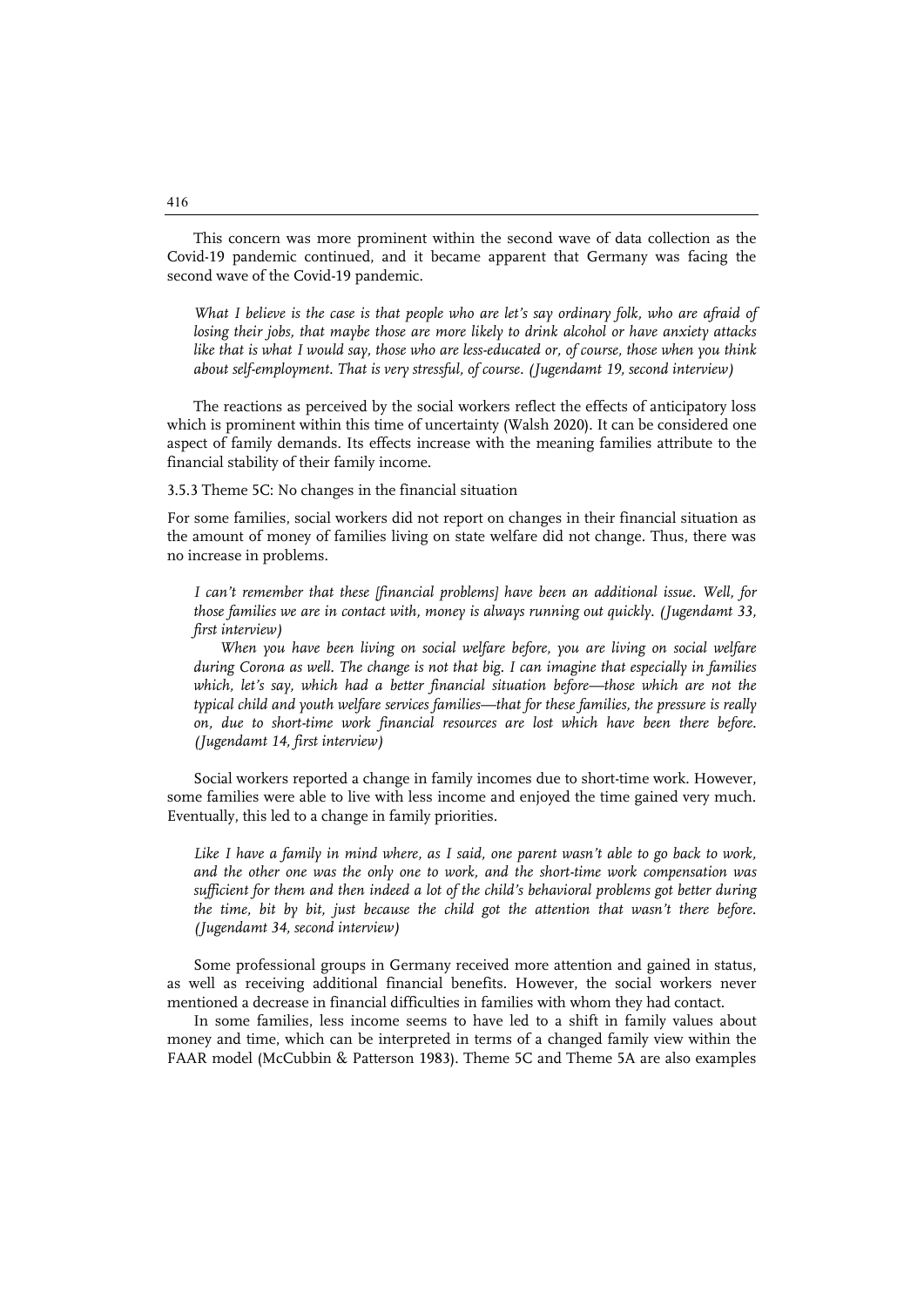of the social workers' different perceptions about the financial sustainability of families, who depend on state welfare. Moreover, children and youth welfare organizations differ between regions (Witte et al. 2019), so different support measures might have been available to families since March 2020. For example, some municipalities might have more free food available for families with low income due to charity work.

#### *3.6 Demand 6: Protection against SARS-CoV-2 infection*

Although infectious diseases are common (Winkle 1997), the global Covid-19 pandemic confronts families and society with a new dimension of threat. This applies in particular to the extent of infections, the air-borne and thus relatively easy transmission compared to transmission through body fluids (e.g., HIV, Ebola). Due to this transmission process, the risk for infection is considered equally high for all people, not only for specific groups. Moreover, the media coverage in news media and social media was extensive. Additionally, drastic legal measures to reduce the spread of signaled the severity of the threat. Thus, the protection against SARS-CoV-2 infections and hence Covid-19 becomes a dominant issue in everyday life.

Three themes emerged in the social workers' interviews in relation to this demand for families. The first is related to the fear for their own health and those of others. The latter two are linked to the measures to reduce the spread of SARS-CoV-2. Thereby, the last theme 'social solidarity' can be interpreted in terms of a positive development or the increase of family resources.

3.6.1 Theme 6A: Fear of infection and subsequent severe course of disease

Social workers reported that some parents and children worry about SARS-CoV-2 infections and severe courses of disease. These concerns were particularly pronounced in persons with mental health problems.

*Well, especially in relation to the Pandemic. Like there was, of course, there are people that struggle with, let's say, mental disorders, like delusive perception, who obviously struggle with a lot of anxiety, who let their washing obsessions rule them and thought 'nobody is allowed to touch the doorknob anymore.' And, and that these anxieties got triggered. Right? Like when the anxiety system is activated, and you struggle with an anxiety disorder anyway, this really can build up to something [severe]. (Jugendamt 29, first interview)*

Also, single parents with a weak social network worried about being infected and suffering from a severe course of Covid-19 that would leave them unable to take care of their children. Children and adolescents were concerned about transmitting SARS-CoV-2 infections to persons considered at risk of a severe course of the disease, such as their grandparents.

*Of course [for adolescents] there is the concern, the concern—not for everyone—but a concern, when the grandparents are still alive, because the older generations are more in focus 'How is my grandma doing, how is my grandpa doing?' (Jugendamt 30, second interview)*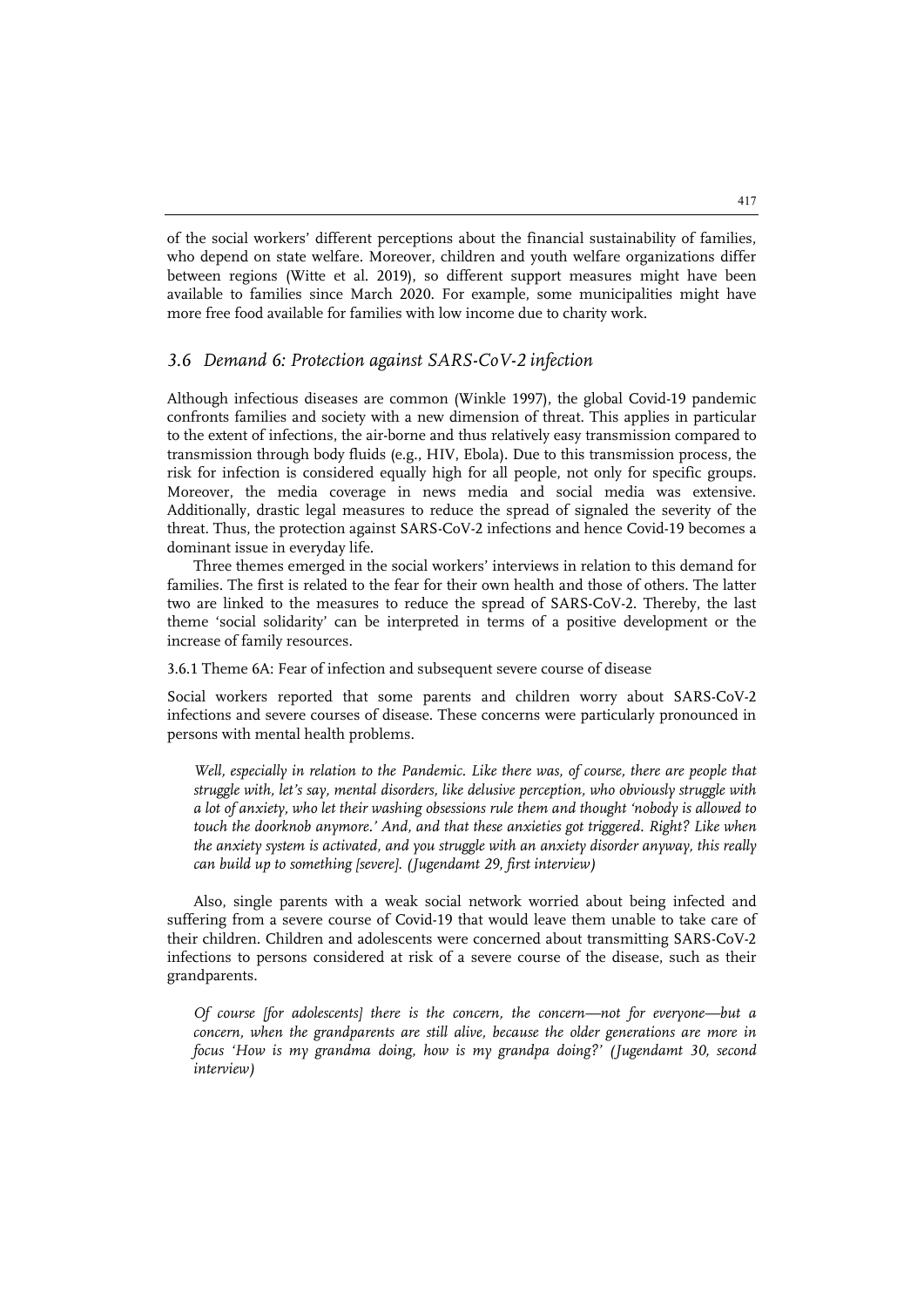For some families, the fear of infection led to a reduction of all contacts and even to school absenteeism of children.

*There is one case that comes to my mind where you could say that they [the family] have overcome this pretty well, but for us [child protection unit], it is not good. It may sound weird, but I am talking about a single mother whose daughter—her daughter did not go to school for a couple of months now—is homeschooled and does not leave the house for any other reason. But that is perfectly fine for her mother because she is a very anxious mother. (Jugendamt 9, second interview)*

In the interview data, there is no indication of the loss of loved ones to Covid-19 as an issue for families known to the social workers. This is even more surprising given the fact that socioeconomically disadvantaged communities have a higher risk of SARS-CoV-2 infections (Hoebel et al. 2021) and a higher mortality rate (RKI 2021). Moreover, other authors have highlighted the loss of loved ones and remorse over possible transmission as a major challenge for families throughout the Covid-19 pandemic (Walsh 2020). Along with the lack of narratives about the loss of loved ones, there is a lack of narratives about social disparities in infection rates and possible effects of this inequality. This is in contrast with reports from other countries, particularly the United States of America (Walsh 2020).

3.6.2 Theme 6B: Dealing with measures to reduce the spread of SARS-CoV-2

The fear of infection but also the measures to reduce the spread of SARS-CoV-2 put a strain on the families. There is a high level of uncertainty about the duration of the Covid-19 pandemic, but also about the availability of face-to-face schooling and daycare for children.

*Well, I witness this, this uncertainty 'What am I allowed to do? What is forbidden?' or the restrictions in private life 'Why am I not allowed to meet other people?' Well, especially our clients in social hotspots, who stay door-to-door to drink their beer. Like either I ignore all of this and keep going anyway, or I obey the rules and take a step back. We really notice that the families aren't as strong any longer, well, they can't go on like that, to be restricted like that or even the whole pandemic, 'Could I get infected?', 'What could happen to my children?'… well there is more work to do now. (Jugendamt 31, second interview)*

*Even fear of the future 'How will it go on?'… and what has become clear is that o lot of adolescents react pretty anxious and in panic. (Jugendamt 12, second interview)*

Moreover, conflicts arose between parents and children about the need to follow specific regulations. Exhaustion and frustration became particularly apparent in the second wave of data collection, with the second wave of SARS-Cov-2 infections on the verge in Germany. Social workers reported exhaustion and low mood in families.

*What also happened quite frequently, right, like we deal a lot with such kind of things and that makes everything so difficult. I think that it is such an overall negative mindset to get motivated, like keep on doing everything and to believe that this will come to an end. Like at*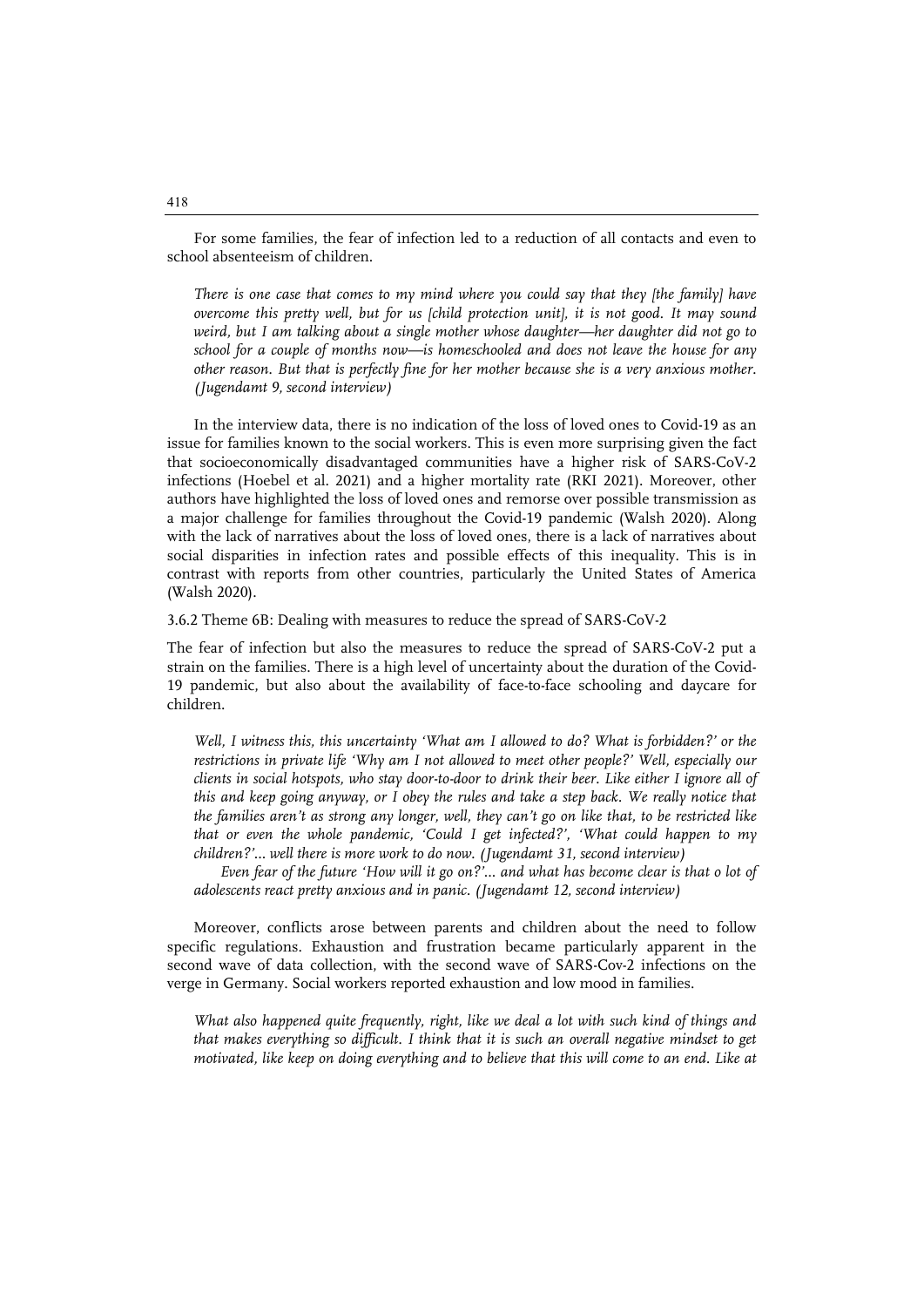*the moment, it's really hard for everyone who is involved. […] I think that the prediction 'until March' is worrying. To get through this season, that is hard, and there are a few creative people that can cope with it pretty well. But many, I believe, for many, it is harder for them than during the first pandemic- pandemic phase. (Jugendamt 9, second interview)*

Social workers worried that the burden might increase during winter 2020/2021, as possibilities such as meeting outside would be less an option for social contact.

*I wouldn't reduce it to Corona only at this point. I would rather say that there has been a package of problems, deficits in these families that resources cannot balance. And now Corona... now Corona this long period they are getting to the breaking point where they can*  bear it no more, like Corona is the trigger to be unable to carry the burden any longer. *(Jugendamt 16, second interview)*

Social workers reported that families with many children in different institutions faced difficulties following the various rules and protocols. Moreover, it was difficult for parents with a lower educational background or insufficient German language skills to understand and follow the different regulations.

*There were people that might come from somewhat less-educated families who just couldn't go through all those bits of information. They just didn't understand it. That leads to either not meeting anyone or completely overreacting because they thought this [Corona] leads to death immediately. I am exaggerating to make it clearer. (Jugendamt 29, first interview)*

McCubbin and Patterson (1983) propose that there are many hardships associated with family demands. Theme 6B highlights the different hardships in relation to the family capabilities and demonstrates the interrelation between previous resources and the capabilities of families to adjust to new demands, such as the restrictions.

3.6.3 Theme 6C: Social solidarity

In the months following March 2020, social workers reported that the families experienced a sense of social solidarity within the society as a positive aspect of their lives. Mainly, for families who had perceived themselves as being outside the expected societal norms, this had a positive effect.

*For some families, this was also something soothing and stabilizing: 'Everybody is in a state of crisis, not only us.' […] I think you cannot underestimate this factor: 'When everybody is in a crisis, my own crisis is not the most prevalent.' That was my personal impression. Their personal crisis became more legit. (Jugendamt 2, first interview)*

The solidarity in the face of the crisis led to feelings of shared reality between professionals and the families.

*I would rather say: There was some sort of spirit like 'we're all in the same boat' – like a great insight that specific things can't happen anymore. Due to Corona, everybody was*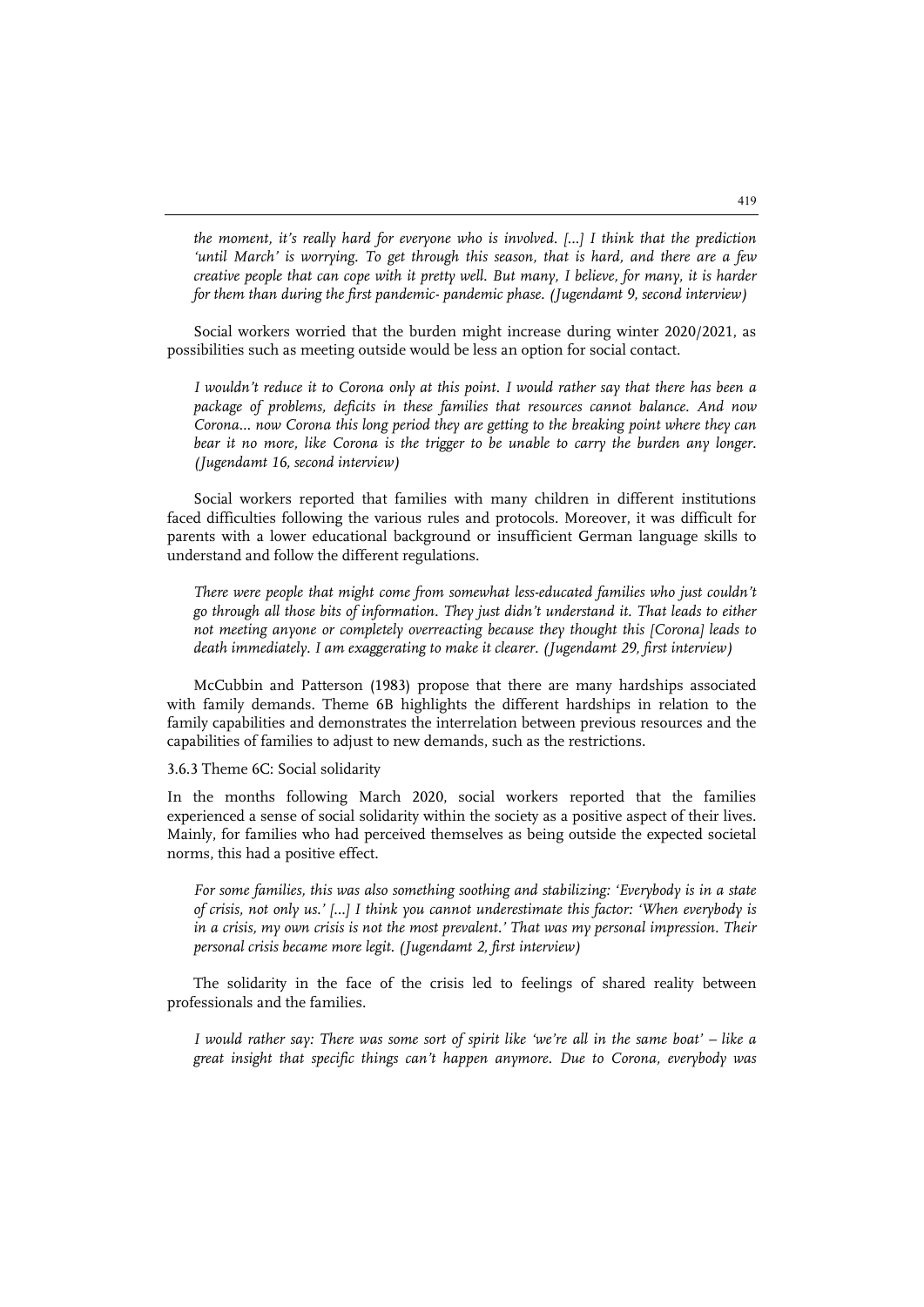*facing the same psychological strain. This united us a little bit with the families once again. (Jugendamt 21, first interview)*

In the second wave of data collection, we specifically asked the social workers about their experience with families denying the existence of the Covid-19 pandemic or believing other conspiracy theories. However, the social workers did not report any family experiencing conflicts within their social environment because of differing perspectives on Covid-19. In contrast, they perceive the families as very accepting of support measures.

*I think that families and especially children and adolescents have achieved something big; they have reacted with lots and lots of understanding regarding the restrictions. And that one or another thing can't take place now, like you can't go out on a soccer field, on playgrounds, I think, the children really reacted level-headed. (Jugendamt 6, first interview)*

The Covid-19 pandemic affects all families, it is not a particular crisis for one group of families Thus, it has a less stigmatizing effect as the families at risk are not considered at fault for their situation. For families in contact with child protective services this seems to be a new and positive experience. It fostered a feeling of unity and solidarity with society. This can also be seen in the changed relationship between social workers and client families: The social workers now perceived them as being in the 'same boat'. Besides explicit statements, there is also some implicit evidence when social workers talk about family demands using 'we' instead of 'them' to refer to the experience of families. This change in the relation with clients has been noted by Walsh (2020) for therapeutic relationships as well.

In Theme 6C, the perspective of social integration of families in contact with child protective services is very positive and this could increase family capabilities to meet the demands of the Covid-19 pandemic. However, given the disparities of effects on different social classes it is questionable whether this effect will be stable until the end of the Covid-19 pandemic.

#### **4. Discussion**

This research is one of the very first studies investigating the effect of the Covid-19 pandemic on families in contact with child protective services. It targets a very specific population that might most likely suffers from the effects of any crisis. It focuses not only on the negative effects and the often expected higher risk for child maltreatment during 'lockdown,' but also on the strengths, capabilities and resources of these families. In the discussion, we outline the specific family processes within families in contact with child protection services compared to findings on family processes as described by populationbased studies and integrate these findings into the framework provided by the FAAR model. The discussion concludes with the strength and limitations of this study and implications for practice and further research.

#### 420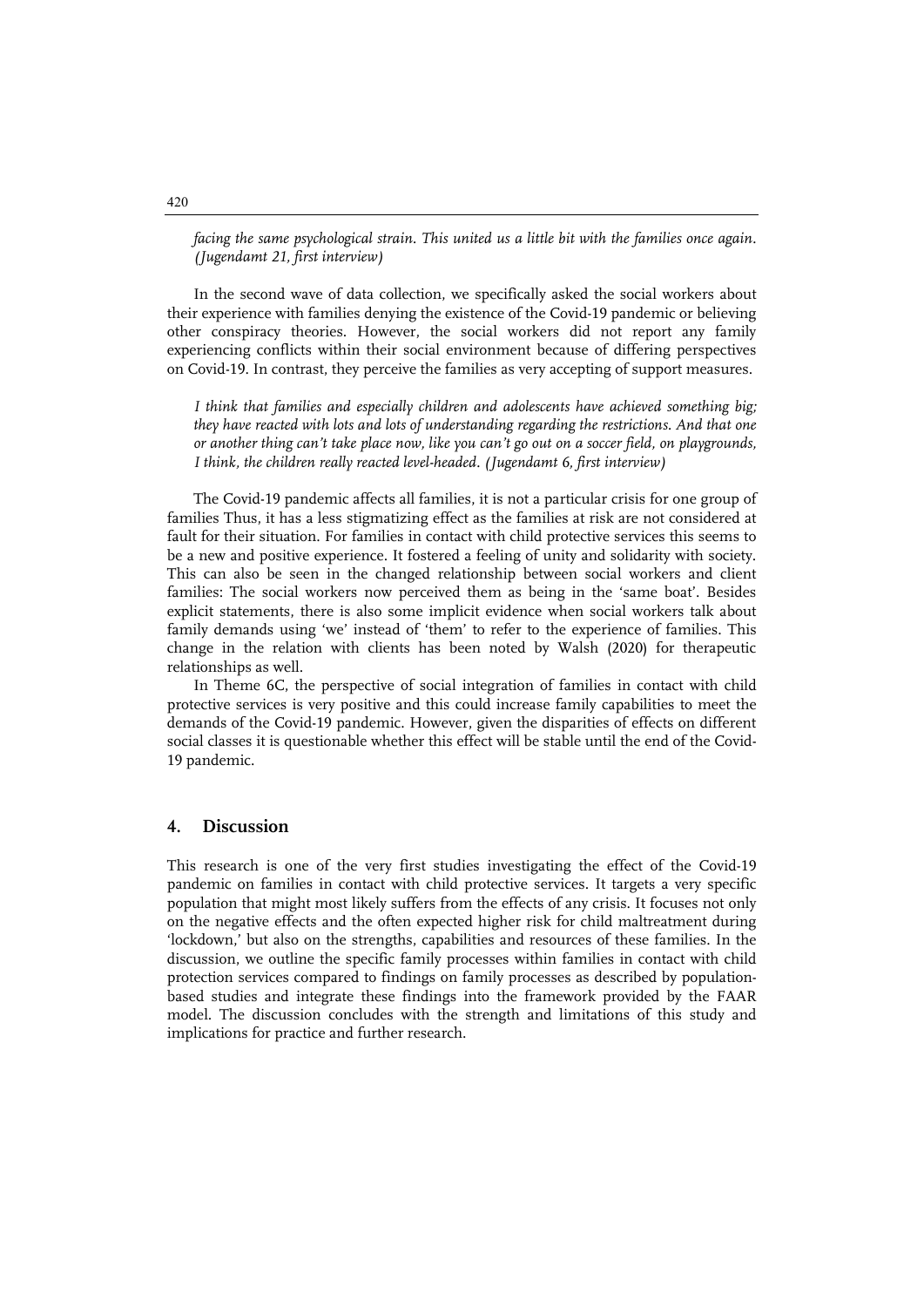#### *4.1 Differences and similarities with population-based findings*

In comparison to population-based studies, families at risk of child maltreatment had many similarities in the family processes in response to the Covid-19 pandemic. Population-based studies also found both positive and negative dynamics in family life during the Covid-19 pandemic in Germany (Andresen et al. 2020a, 2020b) and in other countries (Tang, Xiang, Cheung et al. 2021). These studies (Andresen et al. 2020a, 2020b) emphasized in particular the less busy rhythm of everyday life due to reduced obligations. This relief was apparent in families in contact with child protective services as well. In addition, the families benefitted not only from a reduced number of school and leisure activities but also from a relief from daily tasks expected from them by the support and child protection system.

Some family dynamics mentioned by the social workers have also been found in population-based samples on family dynamics, such as increased (social) media use (Ortner, Kovacs & Jadin 2020), pressure through homeschooling (Lochner 2020), and the loss of social contact (Lochner 2020). Like other studies (Brom et al. 2020), we also found that some families adapted quite well to homeschooling activities and some children benefitted from homeschooling. What might be a unique challenge to families in contact with child protective services were difficulties in providing a supportive learning environment (e.g., room for each child, technical equipment) due to financial limitations. Moreover, given the lower academic background, they might even have faced more problems communicating with teachers and explaining school materials to their children. This highlights the possible negative effects of prior strains on families' adjustment and adaptation processes (McCubbin & Patterson 1983).

Population-based surveys from German families reported parental worries about job loss and money (Andresen et al. 2020b). Nevertheless, worries about the provision of food for children seem to be limited to families with lower income and social status and confined only to the first few weeks of the lockdown (afterwards, social workers reported improvement due to lunch packages for children). Food insecurities due to the loss of school meals have been reported as a problem in other countries, e.g., the US (Patrick et al. 2020) and Brazil (Malta Campos & Vieira 2021), as well.

Within the family dynamics reported by the social workers, it is apparent that some children suffered from abuse or harsh parenting practices or witnessed violence between their parents during this time, often due to multiple problems cumulating. This finding is in line with other international research, which shows an increase in child-rearing problems and harsh discipline methods in some families (Lee, Ward, Lee & Rodriguez 2021). Moreover, job loss and previous child maltreatment increased the risk (Gassman-Pines, Ananat & Fitz-Henley 2020; Lawson, Piel & Simon 2020). Given the nature of this study, however, it is not possible to quantify and to evaluate whether there was more abuse in general within these families. In line with quantitative analyses of reported child maltreatment in Germany (Mühlmann 2021), the findings show mixed results. This could also be due to limited possibilities for the local child and youth welfare authorities to notice abuse caused by fewer possibilities to 'see' children (Jentsch & Schnock 2020).

Overall, social workers commented on the change in the type of families that were in contact with them. There were now more middle class families suffering from job loss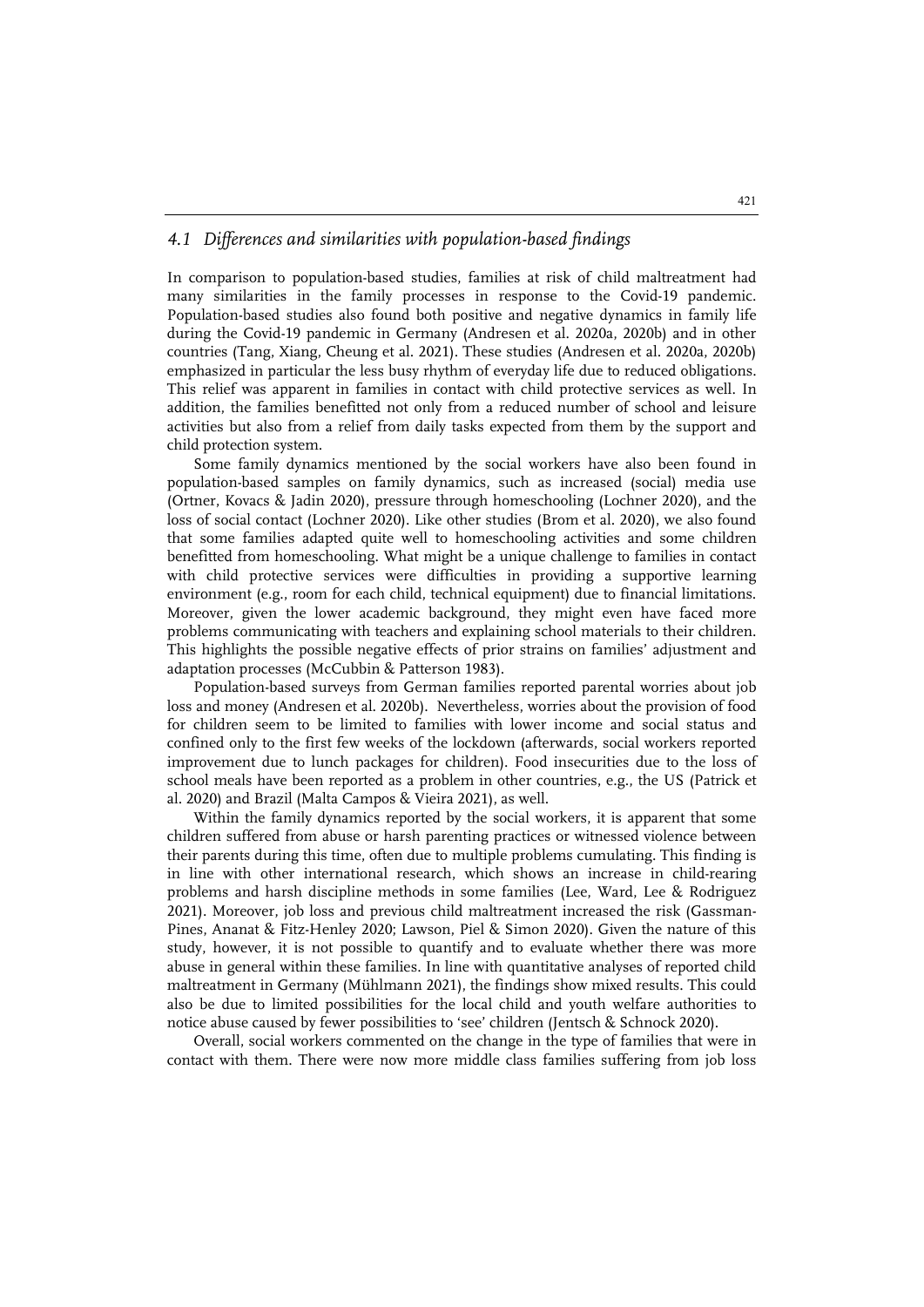and being burdened by homeschooling activities. They also seemed to suffer more from the loss of cultural and social activities. In contrast, particularly for the first lockdown, the 'typical child protection families' seemed to benefit from the social solidarity in the face of the crisis as they experienced a feeling of facing the common crisis and not a personal crisis. However, it remains up to question if these feelings remain stable as first analyses on regional level show an increased risk of SARS-CoV-2 infection (Hoebel et al. 2021) and a higher mortality rate from Covid-19 (RKI 2021) in socioeconomic disadvantaged regions.

#### *4.2 FAAR Model*

The FAAR model (McCubbin & Patterson 1983) was developed to explain family processes when facing stressors or demands. The Covid-19 pandemic can be considered a stressor, including a pile-up of many stressors (Walsh 2020). The findings of this study illustrate that families in contact with child protective services faced family stress, hardships, and difficulties related to the Covid-19 pandemic but some also demonstrated family capabilities to cope with this situation. In these families, the change due to the Covid-19 pandemic and the following adaptation seem to have contributed to an increase in family capabilities. Families in contact with child protective services are very likely to have many prior strains and suffer most severely from the loss of community support levels on which they rely to uphold family functioning. Within these families, the aggravation of problems due to prior family strains and lower family resources is evitable. These particularly include economic resources and abilities to activate resources. However, there were also certain factors that seemed to enable some families to adapt more easily to restrictions, such as lower expectations about their children's school achievement and expectations about the availability of social and cultural activities. This points to different family values within these group of families.

Refraining from homeschooling might have been an adaptive solution at that time to avoid family stress. However, this solution did, for some families, become a problem later on, as children did not want to go back to school and also fell behind their classmates in terms of educational achievement. This is in line with Walsh (1996) statement that "a fit on one level may precipitate strains elsewhere in the system" (p. 6).

#### *4.3 Strength and Limitations*

As families in contact with child protective services have been hard to reach through research and thus samples a prone to bias, social workers' accounts are a feasible method to collect comprehensive information. Yet, it has to be acknowledged that social workers provided the information and not the families directly, possibly biasing the results. The reported relationship between families and social workers had improved during the Covid-19 pandemic. The social workers perceived themselves suffering from the same fate and the families being more thankful for their support. This might have influenced the perception of the social workers towards the families.

Given the nature of the data collection, it was not possible to assess any causal relationship between the dynamics within families and the Covid-19 pandemic. The study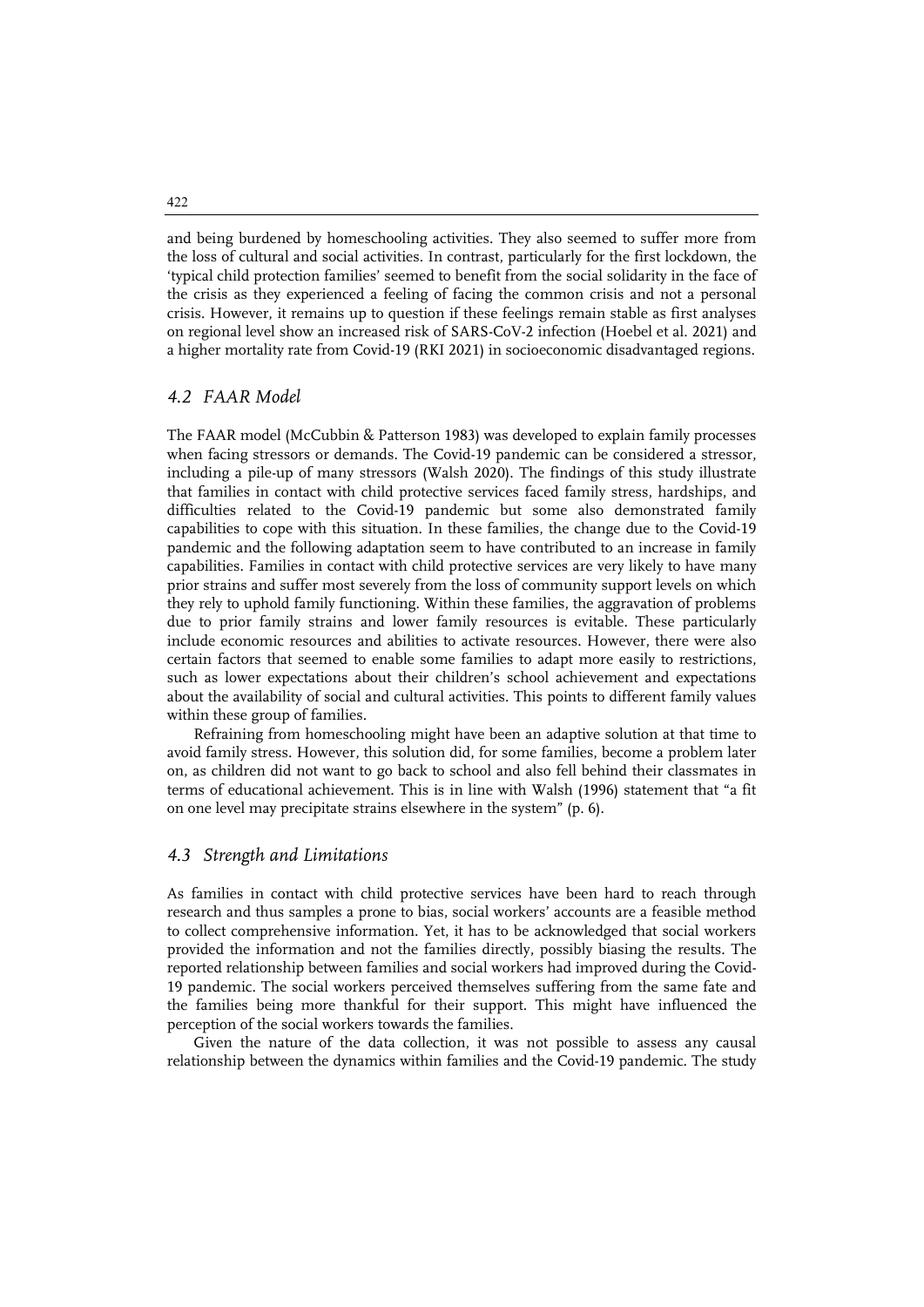was conducted in Germany and thus is embedded within a specific cultural context in terms of welfare state structure, children and youth welfare service structure, and the dynamics of spread of SARS-CoV-2 and responses to the Covid-19 pandemic. However, results might help inform the service provision for families in other countries as well.

#### *4.4 Implications for Research and Practice*

Further research needs to directly investigate the family processes within families in contact with child protective services, the effects societal crises have on the risk for adverse outcomes for children in general, and the long-term outcomes of the Covid-19 pandemic. These include particularly educational achievement and lost opportunities for age-typical development for adolescents.

The child and youth welfare system and the educational system need to further improve service provision for children at risk of maltreatment who have been disadvantaged in their educational achievement during distance learning. However, there are positive dynamics that could inspire further service provision. Some families improved following the cessation of service provision as a burden of organizing support measures was lifted. The weight of organizing multiple support services within families' everyday lives as a family demand should be considered in planning support measures. Moreover, the findings point towards capabilities within some families that seemingly were underestimated.

#### **References**

- Andresen, S., Lips, A., Möller, R., Rusack, T., Schröer, W., Thomas, S. & Wilmes, J. (2020a). *Erfahrungen und Perspektiven von jungen Menschen während der Corona-Maßnahmen: Erste Ergebnisse der bundesweiten Studie JuCo*. Hildesheim: Universitätsverlag Hildesheim. https://doi.org/10.18442/120
- Andresen, S., Lips, A., Möller, R., Rusack, T., Schröer, W., Thomas, S. & Wilmes, J. (2020b). *Kinder, Eltern und ihre Erfahrungen während der Corona-Pandemie: Erste Ergebnisse der bundesweiten Studie KiCo.* Hildesheim: Universitätsverlag Hildesheim. https://doi.org/10.18442/121
- Arbeiter, E. & Toros, K. (2017a). Parental engagement in child protection assessment: A qualitative analysis of worker and parent perspectives. *International Social Work*, 121, 5, 1-13.

https://doi.org/10.1177/0020872817706409

Arbeiter, E. & Toros, K. (2017b). Participatory discourse: Engagement in the context of child protection assessment practices from the perspectives of child protection workers, parents and children. *Children and Youth Services Review*, 74, 17–27. https://doi.org/10.1016/j.childyouth.2017.01.020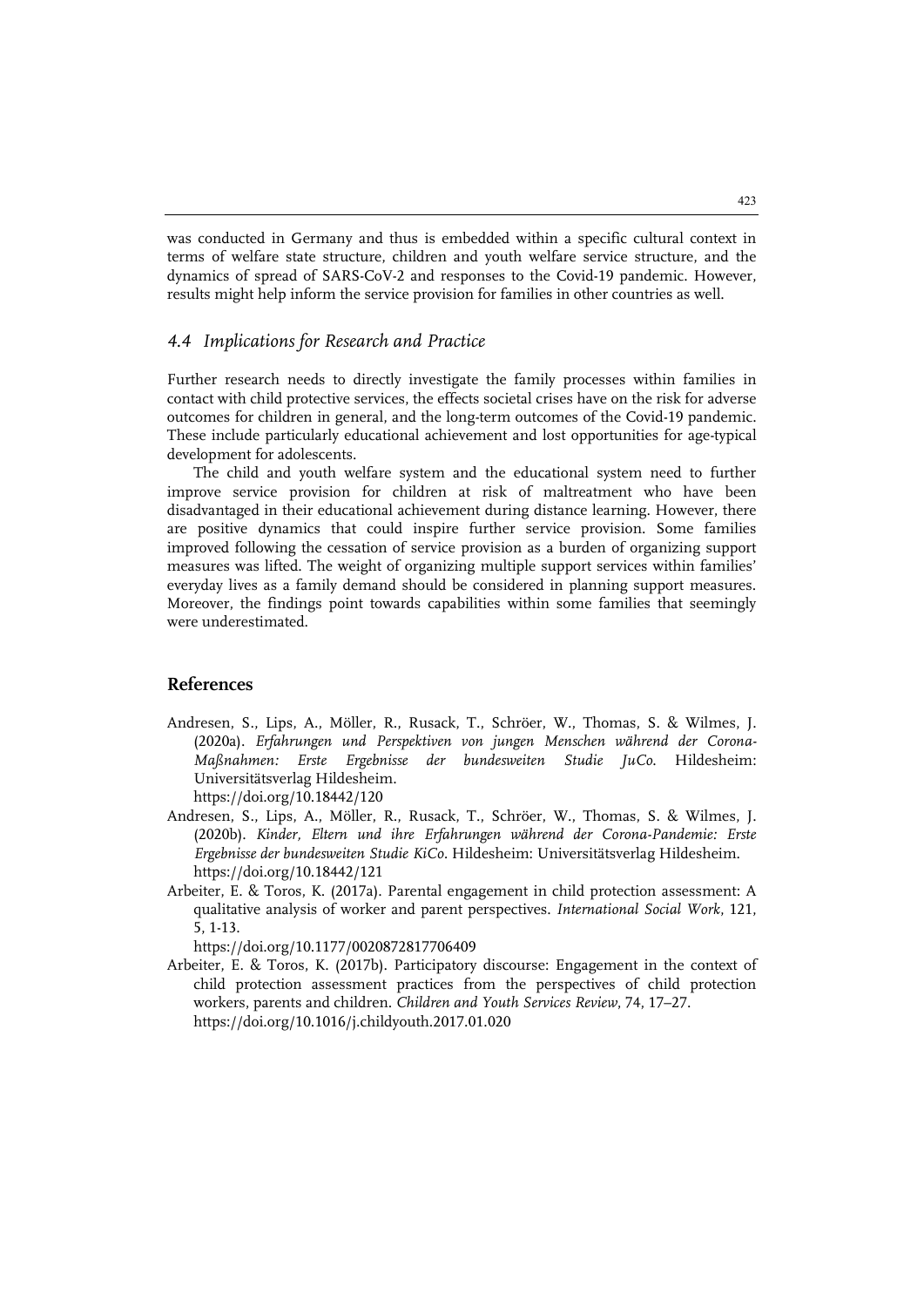- Biesel, K., Masson, J., Parton, N. & Pösö, T. (Eds.) (2020). *Errors and mistakes in child protection: International discourses, approaches and strategies.* Bristol: Bristol University Press.
- Brom, C., Lukavský, J., Greger, D., Hannemann, T., Straková, J. & Švaříček, R. (2020). Mandatory home education during the COVID-19 lockdown in the Czech Republic: A rapid survey of 1st-9th graders' parents. *Frontiers in Education*, 5, 103. https://doi.org/10.3389/feduc.2020.00103
- Fegert, J.M., Clemens, V., Berthold, O. & Kölch, M. (2020). COVID-19-Pandemie: Kinderschutz ist systemrelevant. *Deutsches Ärzteblatt,* 117, 14, 703–706.
- Gassman-Pines, A., Ananat, E.O. & Fitz-Henley, J. (2020). Covid-19 and parent-child psychological well-being. *Pediatrics*, 146, 4, e2020007294. https://doi.org/10.1542/peds.2020-007294
- Gilbert, N. (2012). A comparative study of child welfare systems: Abstract orientations and concrete results. *Children and Youth Services Review*, 34, 3, 532–536. https://doi.org/10.1016/j.childyouth.2011.10.014
- Gilbert, N., Parton, N. & Skivenes, M. (Eds.) (2011). *Child protection systems: International trends and orientations*. Oxford: Oxford University Press. https://doi.org/10.1093/acprof:oso/9780199793358.001.0001
- Hetherington, M. (1984). Stress and coping in children and families. In A.-B. Doyle, D. Gold & D. S. Moskowitz (Eds.), *The Jossey-Bass social and behavioral sciences series: Vol. 24. Children in families under stress*. San Francisco: Jossey-Bass, 7–33.
- Hoebel, J., Michalski, N., Wachtler, B., Diercke, M., Neuhauser, H., Wieler, L.H., & Hövener, C. (2021). Socioeconomic differences in the risk of infection during the second SARS-CoV-2 wave in Germany. *Deutsches Ärzteblatt International*, 118, 269– 270.

https://doi.org/10.3238/arztebl.m2021.0188

Huebener, M., Waights, S., Spiess, C. K., Siegel, N. A., & Wagner, G. G. (2021). Parental well-being in times of Covid-19 in Germany. *Review of Economics of the Household*, 19, 1–32.

https://doi.org/10.1007/s11150-020-09529-4

- Hughes, J., Chau, S. & Poff, D.C. (2011). "They're not my favourite people": What mothers who have experienced intimate partner violence say about involvement in the child protection system. *Children and Youth Services Review*, 33, 7, 1084–1089. https://doi.org/10.1016/j.childyouth.2011.01.015
- Jahoda, M., Lazarsfeld, P.F. & Zeisel, H. (2009). *Marienthal: The sociology of an unemployed community*. New Brunswick, N.J.: Transaction.
- Jentsch, B. & Schnock, B. (2020). Child welfare in the midst of the coronavirus pandemic: Emerging evidence from Germany. *Child Abuse & Neglect*, 110, 104716. https://doi.org/10.1016/j.chiabu.2020.104716
- Katz, C. & Cohen, N. (2020). Invisible children and non-essential workers: Child protection during COVID-19 in Israel according to policy documents and media coverage. *Child Abuse & Neglect*, 116, 104770. https://doi.org/10.1016/j.chiabu.2020.104770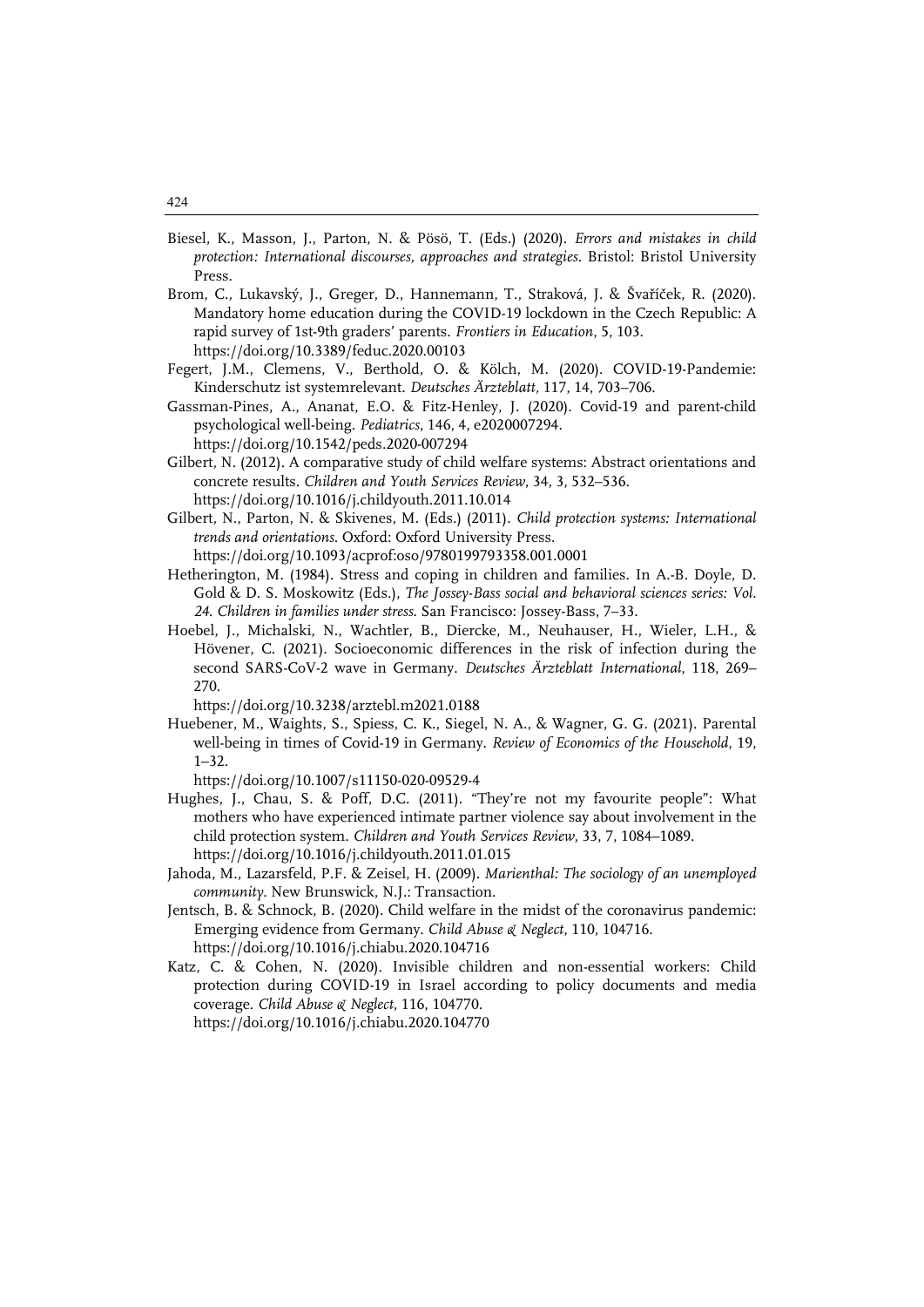- Lawson, M., Piel, M.H. & Simon, M. (2020). Child maltreatment during the COVID-19 Pandemic: Consequences of parental job loss on psychological and physical abuse towards children. *Child Abuse & Neglect*, 110, 104709. https://doi.org/10.1016/j.chiabu.2020.104709
- Lee, S.J., Ward, K.P., Lee, J.Y. & Rodriguez, C.M. (2021). Parental social isolation and child maltreatment risk during the COVID-19 Pandemic. *Journal of Family Violence*, 1–12. https://doi.org/10.1007/s10896-020-00244-3
- Lochner, B. (2020). Thüringer Familien in Zeiten von Corona Wohlbefinden der Kinder, Herausforderungen.

https://www.dksb.de/fileadmin/user\_upload/20-04-25\_Befr.Familien-1.Befunde.pdf.

Malta Campos, M. & Vieira, L.F. (2021). COVID-19 and early childhood in Brazil: impacts on children's well-being, education and care. *European Early Childhood Education Research Journal*, 29, 1, 125–140.

https://doi.org/10.1080/1350293X.2021.1872671

- Mayring, P. (2012). Qualitative Inhaltsanalyse. In U. Flick, E. v. Kardorff, H. Keupp, L. v. Rosenstiehl & S. Wolff (Eds.), *Handbuch qualitative Sozialforschung: Grundlagen, Konzepte, Methoden und Anwendungen* (3rd ed.). Weinheim: Beltz Psychologie Verlags Union, 209–213.
- McCubbin, H.I. & Patterson, J.M. (1983). The family stress process: The Double ABCX Model of Adjustment and Adaptation. *Marriage & Family Review*, 6, 1-2, 7–37. https://doi.org/10.1300/J002v06n01\_02
- Merkel-Holguin, L., Fluke, J.D. & Krugman, R.D. (Eds.) (2019). *Child Maltreatment, Contemporary Issues in Research and Policy: Vol. 8. National systems of child protection: Understanding the international variability and context for developing policy and practice.*  Cham: Springer International Publishing. https://doi.org/10.1007/978-3-319-93348-1
- Meyer, N., Franz, S., Alsago, E. & Buschle, C. (2021). Konsequenzen der Coronapandemie für die Fachkräfte der Sozialen Arbeit: Folgen für die Zielgruppe? *Dreizehn Zeitschrift für Jugendsozialarbeit*, 25, 25–29.
- Mühlmann, T. (2021). Werkstattbericht zur Zusatzerhebung der Gefährdungseinschätzungen gemäß § 8a Abs. 1 SGB VIII anlässlich der SARS-CoV-2-Pandemie. Arbeitsstelle Kinder- und Jugendhilfestatistik. https://www.akjstat.tu-

dortmund.de/themen/kinderschutzgefaehrdungseinschaetzungen/monitoring/8azusatzerhebung/

- Ortner, C., Kovacs, C. & Jadin, T. (2020). Kinder und Medien in der Covid-19-Krise. Österreich im internationalen Vergleich, *Medienimpulse*, 58, 03. https://doi.org/10.21243/MI-03-20-15
- Patrick, S.W., Henkhaus, L.E., Zickafoose, J.S., Lovell, K., Halvorson, A., Loch, S., . . . Davis, M. M. (2020). Well-being of parents and children during the COVID-19 Pandemic: A national survey. *Pediatrics*, 146, 4, e2020016824. https://doi.org/10.1542/peds.2020-016824
- Patterson, J.M. (2002). Integrating family resilience and family stress theory. *Journal of Marriage and Family*, 64, 2, 349–360. https://doi.org/10.1111/j.1741-3737.2002.00349.x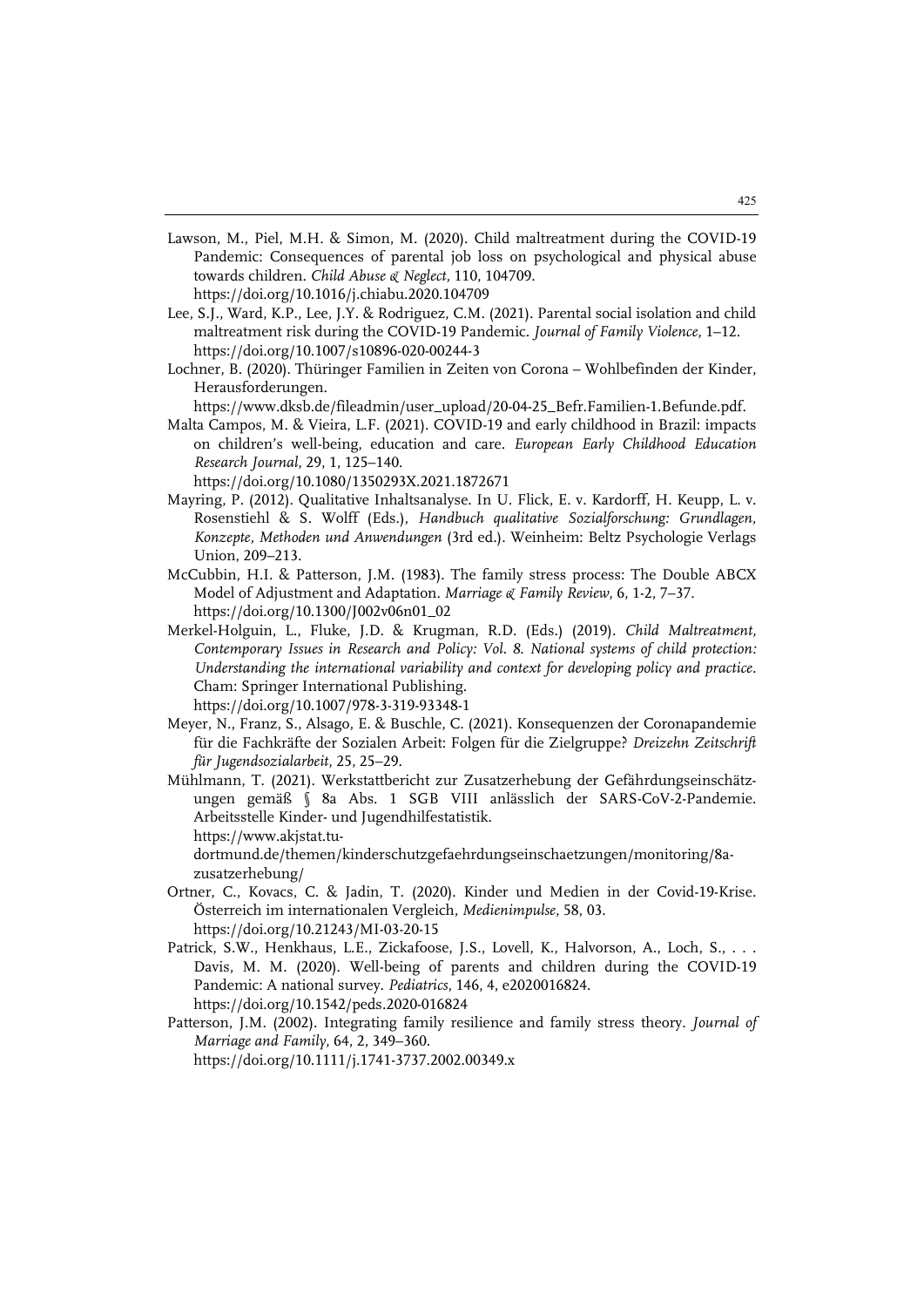Reiss, D. & Oliveri, M.E. (1983). Family stress as community frame. *Marriage & Family Review*, 6, 1-2, 61–83.

https://doi.org/10.1300/J002v06n01\_04

RKI (2021). Soziale Unterschiede in der COVID-19-Sterblichkeit während der zweiten Infektionswelle in Deutschland.

https://www.rki.de/DE/Content/GesundAZ/S/Sozialer\_Status\_Ungleichheit/Faktenb latt\_COVID-19-Sterblichkeit.html

- Rosa, E.M. & Tudge, J. (2013). Urie Bronfenbrenner's theory of human development: Its evolution from ecology to bioecology. *Journal of Family Theory & Review*, 5, 4, 243–258. https://doi.org/10.1111/jftr.12022
- Statistisches Bundesamt (2020). Gefährdungseinschätzungen nach § 8a Absatz 1 SGB VII: 2019. Wiesbaden.

https://www.destatis.de/DE/Themen/Gesellschaft-

Umwelt/Soziales/Kinderschutz/\_inhalt.html;jsessionid=499FC452B0A19923A64421F 1E0261507.live741#sprg446650

- Stith, S.M., Liu, T., Davies, L.C., Boykin, E.L., Alder, M.C., Harris, J.M., . . . Dees, J.E.M.E.G. (2009). Risk factors in child maltreatment: A meta-analytic review of the literature. *Aggression and Violent Behavior*, 14, 1, 13–29. https://doi.org/10.1016/j.avb.2006.03.006
- Tang, S., Xiang, M., Cheung, T. & Xiang, Y.-T. (2021). Mental health and its correlates among children and adolescents during COVID-19 school closure: The importance of parent-child discussion. *Journal of Affective Disorders*, 279, 353–360. https://doi.org/10.1016/j.jad.2020.10.016
- Walsh, F. (1996). The concept of family resilience: Crisis and challenge. *Family Process*, 35, 3, 261–281.

https://doi.org/10.1111/j.1545-5300.1996.00261.x

- Walsh, F. (2020). Loss and resilience in the time of COVID-19: Meaning making, hope, and transcendence. *Family Process*, 59, 3, 898–911. https://doi.org/10.1111/famp.12588
- Winkle, S. (1997). *Kulturgeschichte der Seuchen*. Frechen: Komet.
- Witte, S., Miehlbradt, L., van Santen, E. & Kindler, H. (2019). Preventing child endangerment - Child protection in Germany. In L. Merkel-Holguin, J. D. Fluke & R. D. Krugman (Eds.), *Child Maltreatment, Contemporary Issues in Research and Policy: Vol. 8. National systems of child protection: Understanding the international variability and context for developing policy and practice.* Cham: Springer International Publishing. https://doi.org/10.1007/978-3-319-93348-1\_6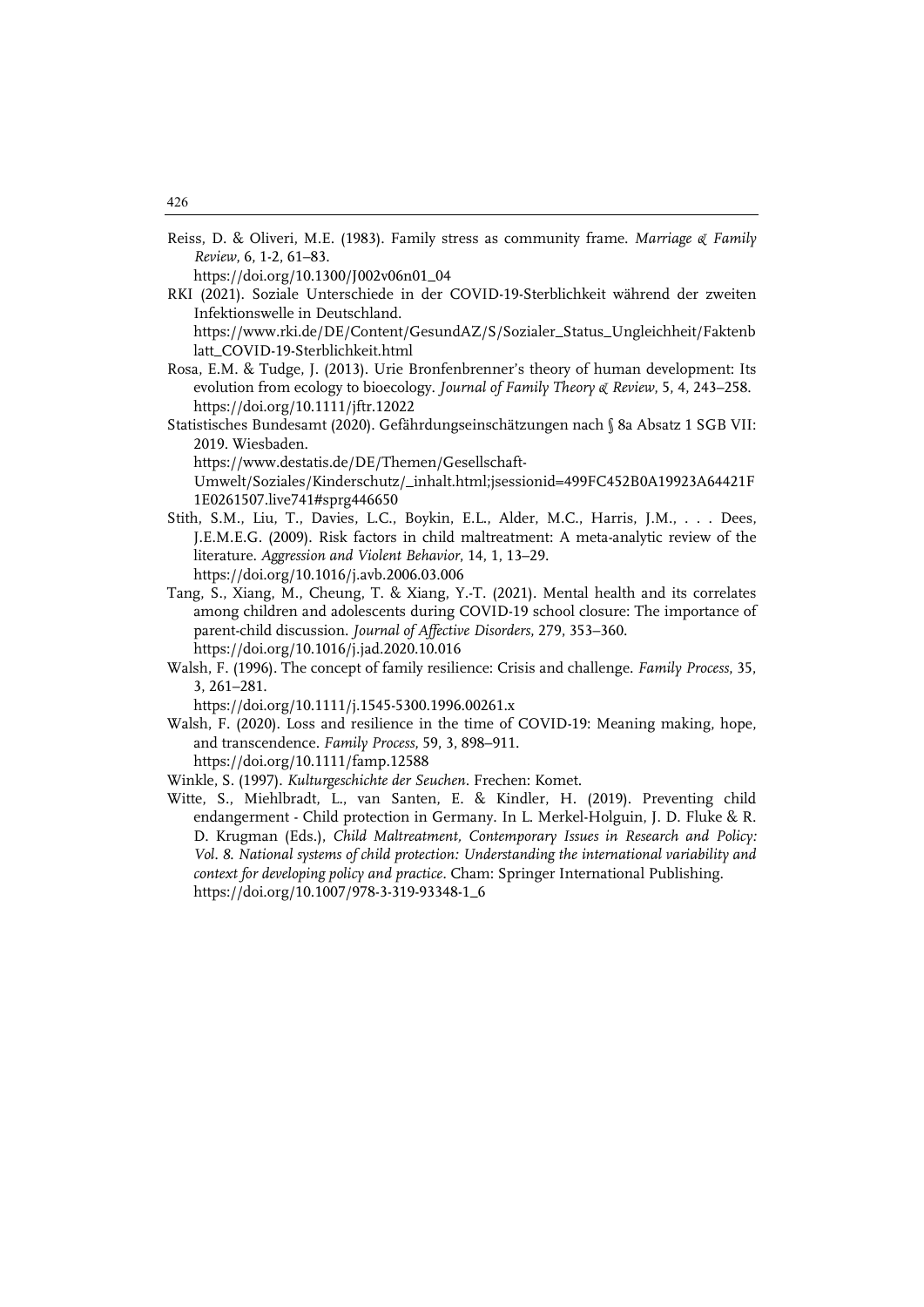## **Information in German**

#### **Deutscher Titel**

Stärken und Problem in Familien im Kontakt mit dem Jugendamt während der Corona Pandemie

#### **Zusammenfassung**

**Fragestellung:** Die vorliegende Arbeit untersucht die Reaktionen von Familien, die Kontakt mit dem Jugendamt haben, auf die Covid-19 Pandemie aus der Sicht der Fachkräfte. Aufbauend auf das Family Adjustment and Adaptation Response (FAAR) Model werden Stärken und Probleme herausgearbeitet.

**Hintergrund:** In der Folge des ersten Lockdowns im März 2020 wurden vermehrt Sorgen bezüglich des Wohlbefindens von Kindern geäußert. Praxis und Wissenschaft waren gleichermaßen besorgt, dass besonders Kinder in Familien mit vielen Problemlagen unter schwerem Missbrauch, Misshandlung und Vernachlässigung leiden. Es bleibt jedoch unklar wie diese Familien tatsächlich von der Covid-19 Pandemie und von den Maßnahmen zum Schutz vor Infektionen mit dem SARS-CoV-2 beeinflusst wurden.

**Methode:** Sozialarbeiter aus 40 Jugendämtern verteilt über ganz Deutschland wurden jeweils zweimal telefonisch befragt. Die ersten Interviews fanden im Sommer 2020 und die zweiten Interviews zwei Monate später statt. Die Interviewpartner wurden zu ihrer täglichen Arbeit seit März 2020 befragt. Zusätzlich wurden sie dazu befragt, welche wahrgenommenen Effekte die Covid-19 Pandemie auf Familien hat, die Kontakt mit dem Jugendamt stehen.

**Ergebnisse:** Die Interviews wurden inhaltsanalytisch ausgewertet. Sechs übergreifende Herausforderungen für Familien wurden identifiziert. Die Familien entwickelten unterschiedliche Dynamiken als Antwort auf diese. Die Fachkräfte berichteten von Problemen in Familien wie elterlichen Konflikte, erhöhtem Medienkonsum und Alkoholkonsum während des ersten Lockdowns. Nichtsdestotrotz nahmen die Fachkräfte auch weniger Stress und Belastung im ersten Lockdown im März 2020 aufgrund der Abnahme der Anforderungen in Bezug auf die Schule in manchen Familien wahr. Manche Familien waren in der Lage neue Routine aufzubauen, Ressourcen zu aktivieren und eigenverantwortlich Lösungen für Probleme zu finden. Zum Zeitpunkt des zweiten Interviews hatten jedoch die Probleme in einigen Familien zugenommen. Dies gilt insbesondere auf Schwierigkeiten in der Schule aufgrund unzureichenden Homeschoolings.

**Schlussfolgerung:** Die Ergebnisse legen nahe, dass die Effekte der Covid-19 Pandemie auf Familien gemischt sind. Manche zeigen sich als ressourcenstark im Rahmen der Krise, während andere eine Zunahme an Problemen zeigen. Die Ergebnisse werden im Hinblick auf Befunde zu Familiendynamiken aus anderen Ländern diskutiert.

**Schlagwörter:** Kinderschutz, Familiendynamiken, Covid-19 Pandemie